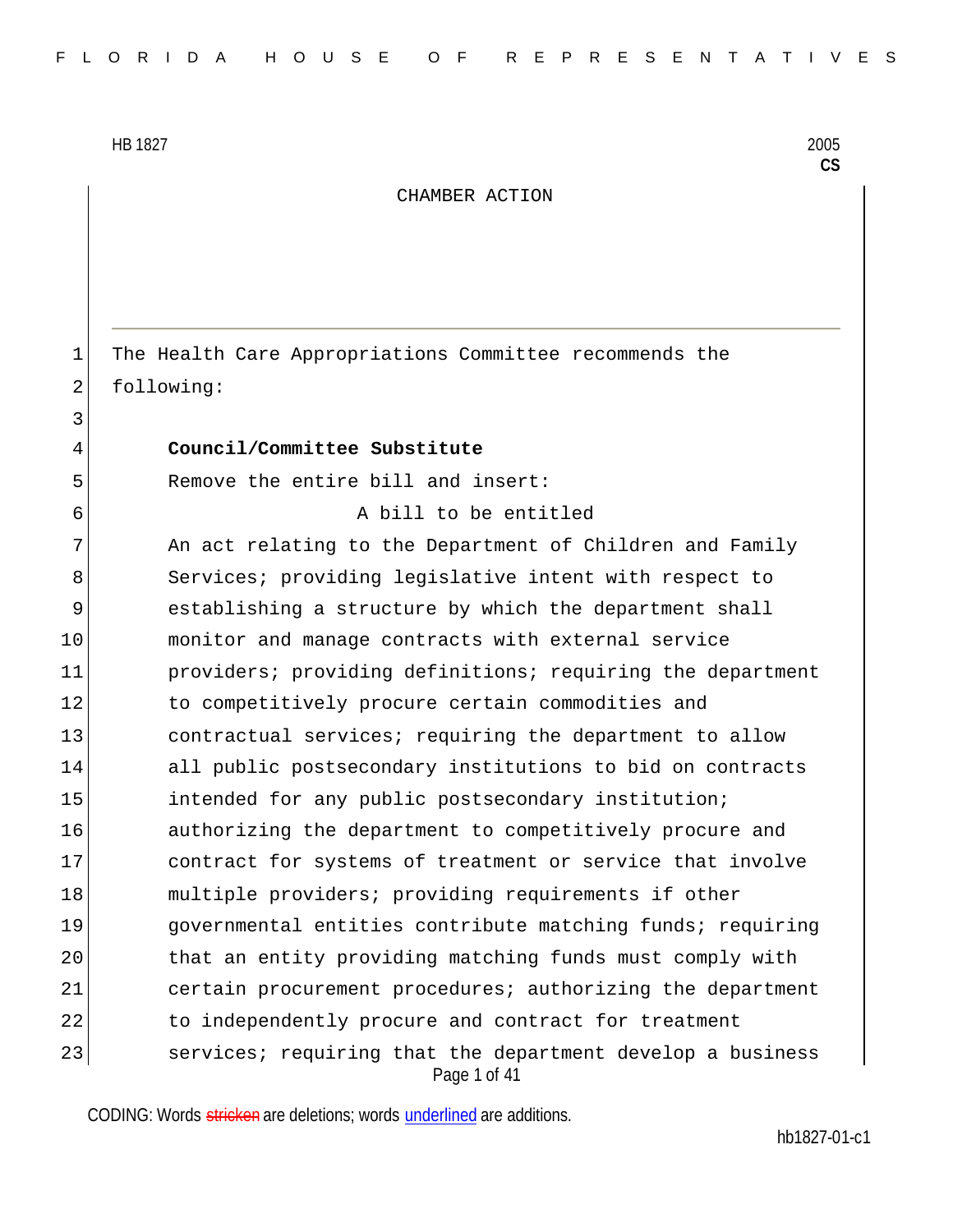Page 2 of 41 24 case before outsourcing any service or function; providing 25 requirements for the business case; requiring that the 26 business case be submitted to the Legislature for 27 approval; requiring that a contractual service that has 28 previously been outsourced be subject to the requirements 29 **for a business case; requiring that a procurement of** 30 contractual services equal to or in excess of the 31 threshold amount for CATEGORY FIVE comply with specified 32 requirements, including a scope of work and performance 33 31 standards; authorizing the department to adopt incremental 34 penalties by rule; authorizing the department to include 35 cost-neutral, performance-based incentives in a contract; 36 requiring that a contract in excess of \$1 million be 37 negotiated by a contract negotiator who is certified 38 according to standards established by the Department of 39 Management Services; limiting circumstances under which 40 the department may amend a contract; requiring that a 41 proposed contract amendment be submitted to the Executive 42 Office of the Governor for approval; requiring approval of 43 a contract amendment by the Administration Commission 44 under certain circumstances; requiring the department to 45 verify that contractual terms have been satisfied before 46 **renewing a contract; requiring certain documentation;** 47 requiring the department to develop, in consultation with 48 the Department of Management Services, contract templates 49 and guidelines; requiring that the department establish a 50 contract-management process; specifying the requirements 51 for and components of the contract-management process;

CODING: Words stricken are deletions; words underlined are additions.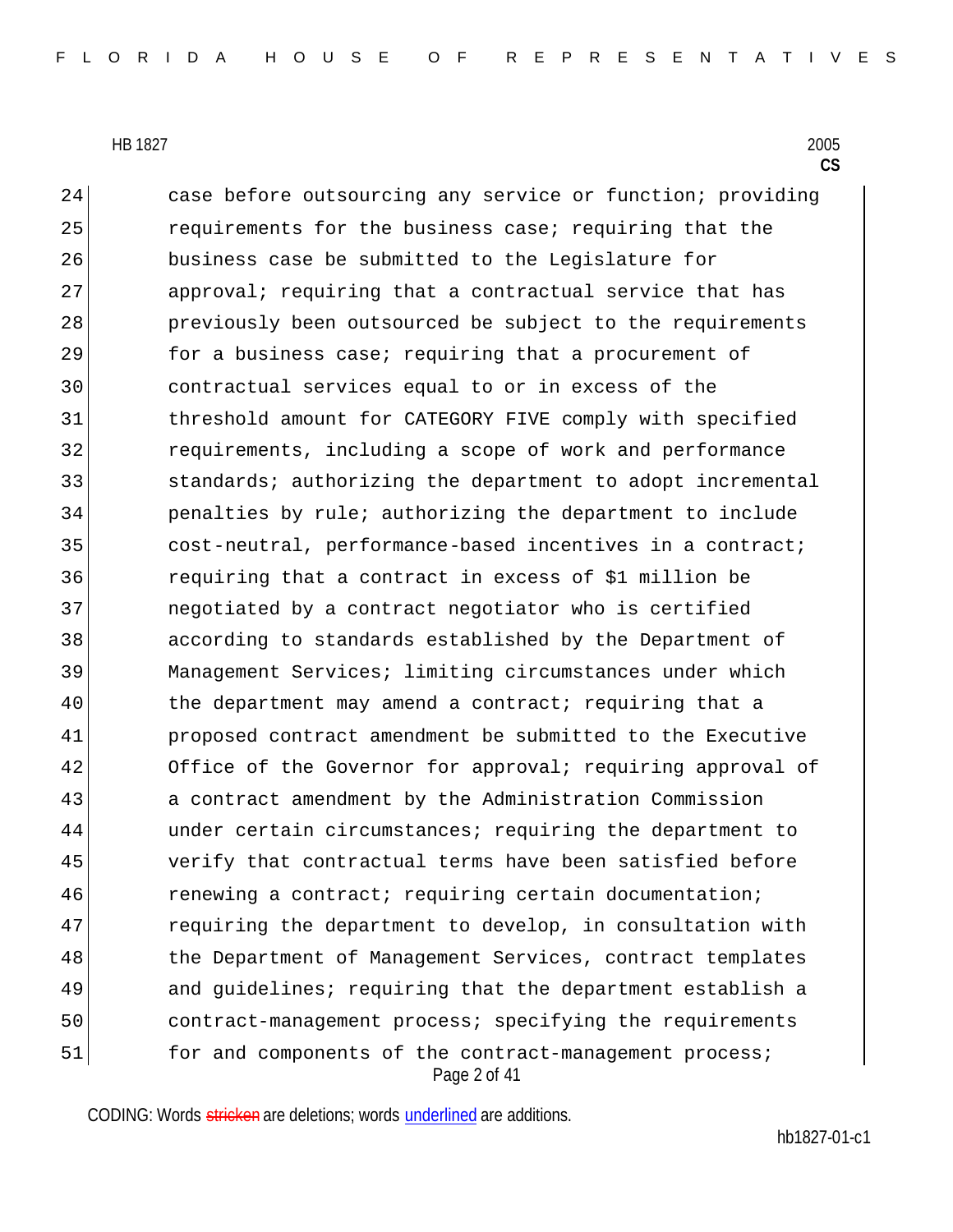52 providing requirements for resolving performance 53 deficiencies and terminating a contract; requiring a 54 corrective-action plan under certain circumstances; 55 requiring the department to develop standards of conduct 56 and disciplinary actions; requiring that the department 57 establish contract-monitoring units and a contract-58 monitoring process; requiring written reports; requiring 59 on-site visits for contracts involving the provision of 60 direct client services; requiring the department to make 61 certain documents available to the Legislature; requiring 62 the department to create an electronic database to store 63 the documents; amending s. 402.73, F.S.; requiring the 64 Agency for Persons with Disabilities to implement systems 65 to ensure quality and fiscal integrity of programs in the 66 developmental services Medicaid waiver system; providing 67 an exemption for health services from competitive bidding 68 requirements; amending s. 409.1671, F.S.; conforming 69 **provisions to changes made by the act; requiring that the** 70 Office of Program Policy Analysis and Government 71 Accountability conduct two reviews of the contract-72 management and accountability structures of the department 73 and report to the Legislature and the Auditor General; 74 repealing s. 402.72, F.S., relating to contract-management 75 **requirements for the Department of Children and Family** 76 Services; providing an appropriation; providing an 77 effective date. 78

Page 3 of 41 79 Be It Enacted by the Legislature of the State of Florida:

CODING: Words stricken are deletions; words underlined are additions.

hb1827-01-c1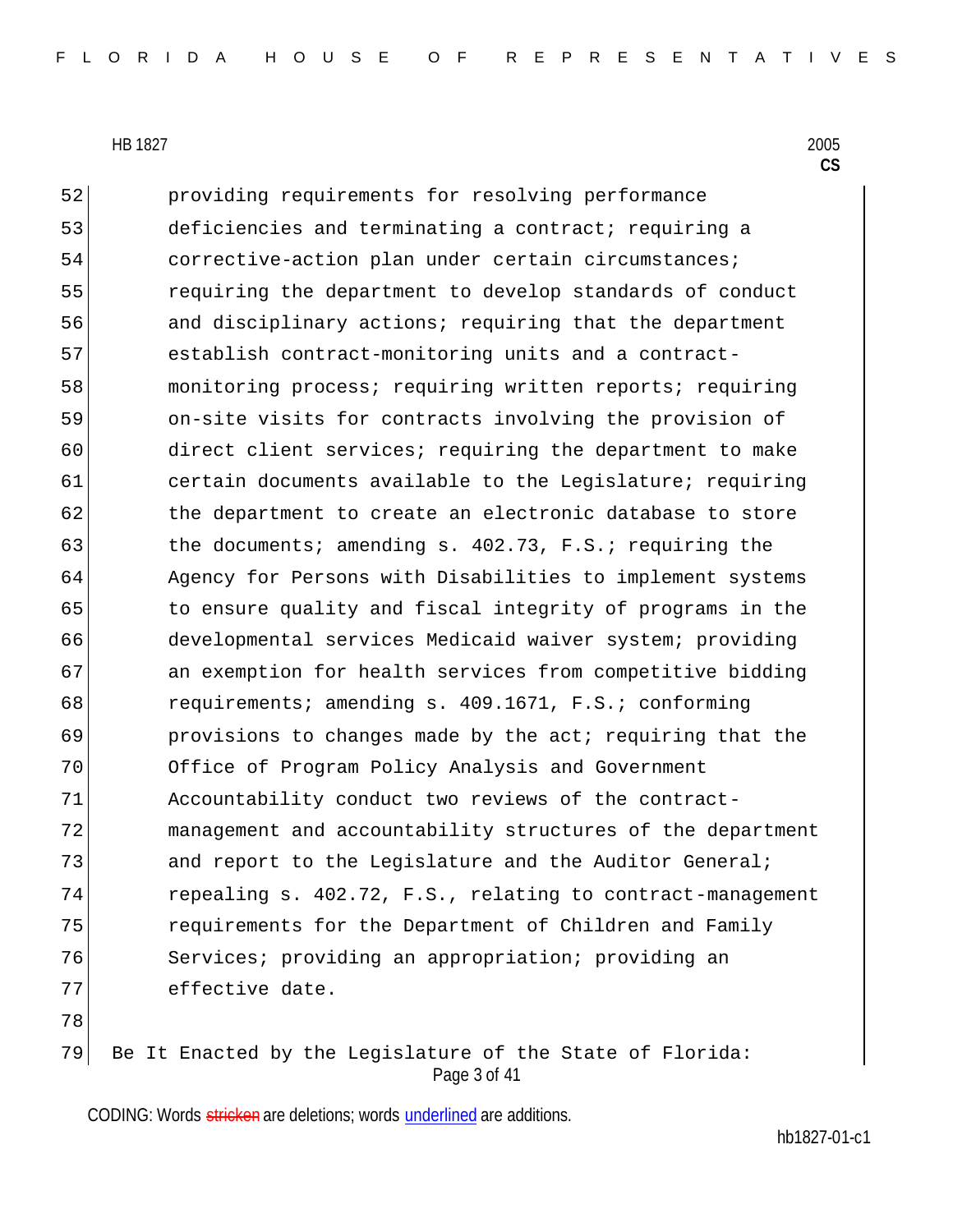Page 4 of 41 80 81 Section 1. Department of Children and Family Services; 82 procurement of contractual services; outsourcing or 83 privatization; contract management.--84 (1) LEGISLATIVE INTENT.--The Legislature intends that the 85 Department of Children and Family Services obtain services in 86 the manner that is most efficient and cost-effective for the 87 state, that provides the greatest long-term benefits to the 88 clients receiving services, and that minimizes the disruption of 89 client services. In order to meet these legislative goals, the 90 department shall comply with legislative policy guidelines that 91 require compliance with uniform procedures for procuring 92 contractual services, prescribe how the department must 93 outsource its programmatic and administrative services to 94 external service providers rather than having them provided by 95 the department or another state agency, and establish a 96 contract-management and contract-monitoring process. 97 (2) DEFINITIONS.--As used in this section, the term: 98 (a) "Contract manager" means the department employee who 99 is responsible for enforcing the compliance with administrative 100 and programmatic terms and conditions of a contract. The 101 contract manager is the primary point of contact through which 102 all contracting information flows between the department and the 103 contractor. The contract manager is responsible for day-to-day 104 contract oversight, including approval of contract deliverables 105 and invoices. All actions related to the contract shall be 106 initiated by or coordinated with the contract manager. The 107 contract manager maintains the official contract files.

CODING: Words stricken are deletions; words underlined are additions.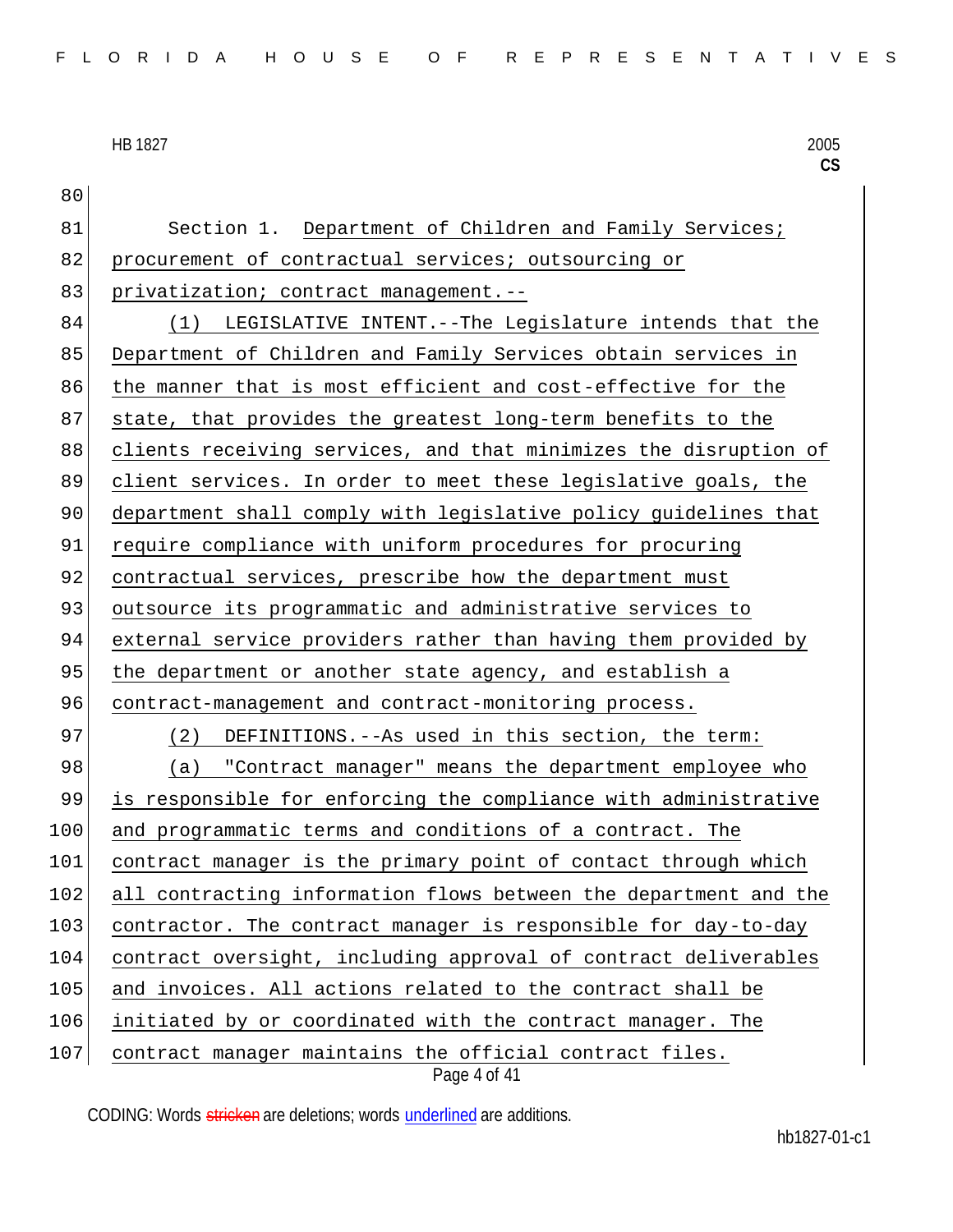| FLORIDA HOUSE OF REPRESENTATIVES |  |
|----------------------------------|--|
|----------------------------------|--|

#### HB 1827 HB 1827 2005

|     | $\mathsf{CS}$                                                    |
|-----|------------------------------------------------------------------|
| 108 | (b) "Contract monitor" means the department employee who         |
| 109 | is responsible for observing, recording, and reporting to the    |
| 110 | contract manager and other designated entities the information   |
| 111 | necessary to assist the contract manager and program management  |
| 112 | in determining whether the contractor is in compliance with the  |
| 113 | administrative and programmatic terms and conditions of the      |
| 114 | contract.                                                        |
| 115 | (c) "Department" means the Department of Children and            |
| 116 | Family Services.                                                 |
| 117 | (d) "Outsourcing" means the process of contracting with an       |
| 118 | external service provider to provide a service, in whole or in   |
| 119 | part, while the department retains the responsibility and        |
| 120 | accountability for the service.                                  |
| 121 | (e) "Performance measure" means the quantitative                 |
| 122 | indicators used to assess if the service the external provider   |
| 123 | is performing is achieving the desired results. Measures of      |
| 124 | performance include outputs, direct counts of program            |
| 125 | activities, and outcomes or results of program activities in the |
| 126 | lives of the clients served.                                     |
| 127 | (f) "Performance standard" means the quantifiable,               |
| 128 | specified, and desired level to be achieved for a particular     |
| 129 | performance measure.                                             |
| 130 | "Privatize" means any process aimed at transferring<br>(g)       |
| 131 | the responsibility for a service, in whole or in part, from the  |
| 132 | department to the private sector such that the private sector is |
| 133 | solely and fully responsible for the performance of the specific |
| 134 | service.                                                         |

# Page 5 of 41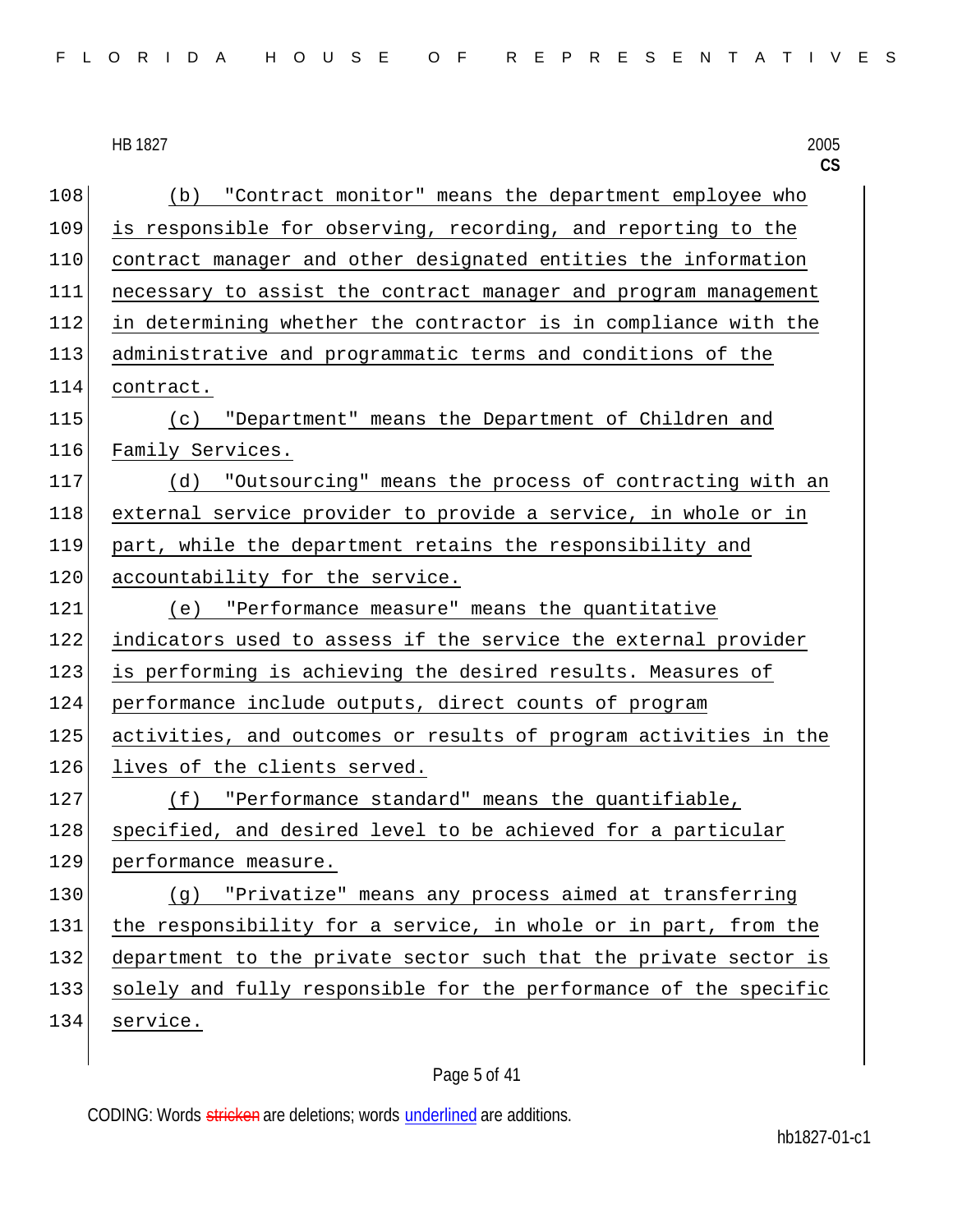**CS** Page 6 of 41 135 (h) "Service" means all or any portion of a program or 136 program component as defined in section 216.011, Florida 137 Statutes. 138 (3) PROCUREMENT OF COMMODITIES AND CONTRACTUAL SERVICES.--139 (a) For the purchase of commodities and contractual 140 services in excess of the threshold amount established in 141 section 287.017, Florida Statutes, for CATEGORY TWO, the 142 department shall comply with the requirements set forth in 143 section 287.057, Florida Statutes. 144 (b) Notwithstanding section 287.057(5)(f)13., Florida 145 Statutes, whenever the department intends to contract with a 146 public postsecondary institution to provide a service, the 147 department must allow all public postsecondary institutions in 148 this state that are accredited by the Southern Association of 149 Colleges and Schools to bid on the contract. Thereafter, 150 notwithstanding any other provision to the contrary, if a public 151 postsecondary institution intends to subcontract for any service 152 awarded in the contract, the subcontracted service must be 153 procured by competitive procedures. 154 (c) When it is in the best interest of a defined segment 155 of its consumer population, the department may competitively 156 procure and contract for systems of treatment or service that 157 involve multiple providers, rather than procuring and 158 contracting for treatment or services separately from each 159 participating provider. The department must ensure that all 160 providers that participate in the treatment or service system 161 meet all applicable statutory, regulatory, service-quality, and 162 cost-control requirements. If other governmental entities or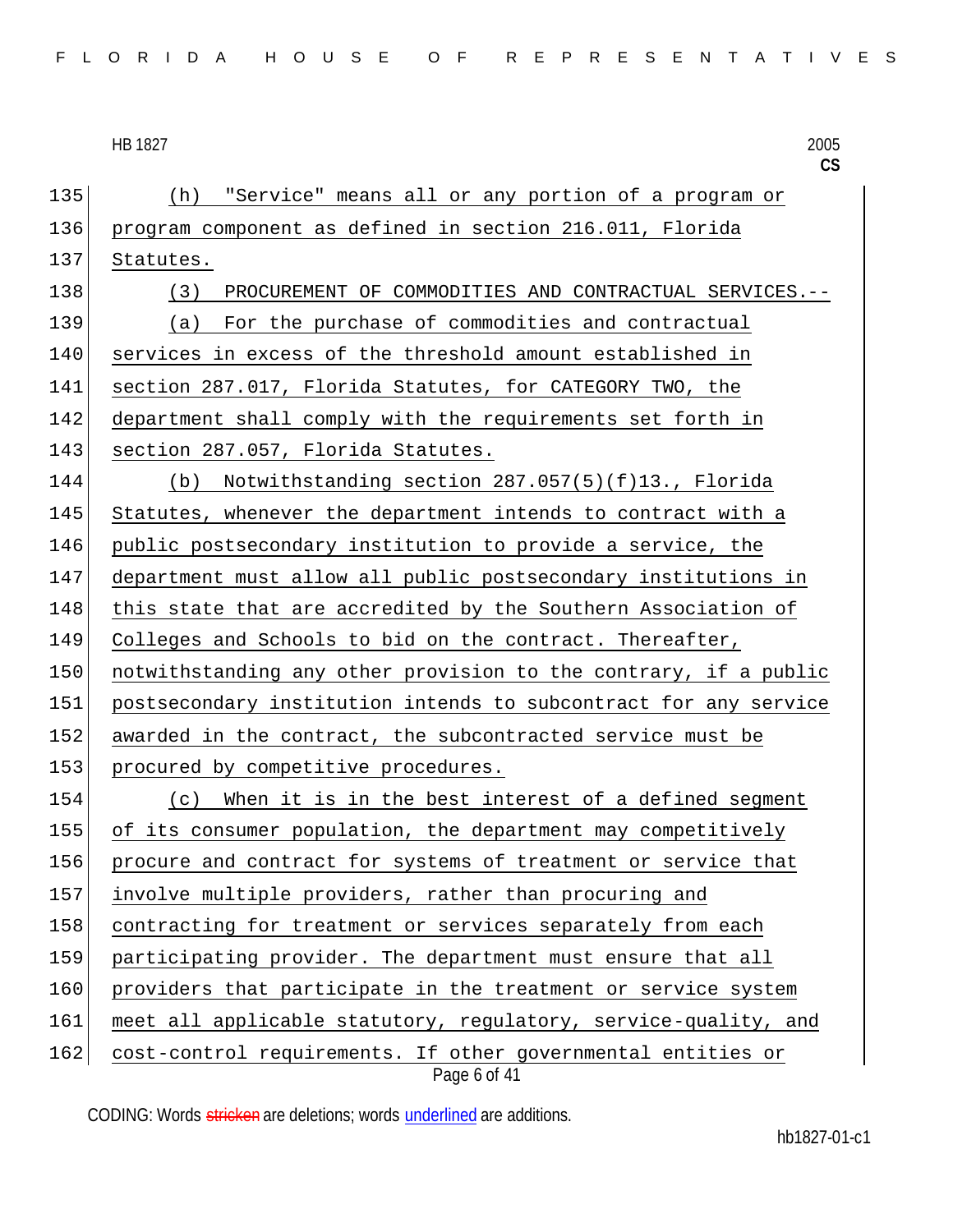163 units of special purpose government contribute matching funds to 164 the support of a given system of treatment or service, the 165 department shall formally request information from those funding 166 entities in the procurement process and may take the information 167 received into account in the selection process. If a local 168 government contributes matching funds to support the system of 169 treatment or contracted service and if the match constitutes at 170 least 25 percent of the value of the contract, the department 171 shall afford the governmental match contributor an opportunity 172 to name an employee as one of the persons required by section 173 287.057(17), Florida Statutes, to evaluate or negotiate certain 174 contracts, unless the department sets forth in writing the 175 reason why the inclusion would be contrary to the best interest 176 of the state. Any employee so named by the governmental match 177 contributor shall qualify as one of the persons required by 178 section 287.057(17), Florida Statutes. A governmental entity or 179 unit of special purpose government may not name an employee as 180 one of the persons required by section 287.057(17), Florida 181 Statutes, if it, or any of its political subdivisions, executive 182 agencies, or special districts, intends to compete for the 183 contract to be awarded. The governmental funding entity or 184 contributor of matching funds must comply with all procurement 185 procedures set forth in section 287.057, Florida Statutes, when 186 appropriate and required. 187 (d) The department may procure and contract for or provide 188 assessment and case-management services independently from 189 treatment services.

#### Page 7 of 41

CODING: Words stricken are deletions; words underlined are additions.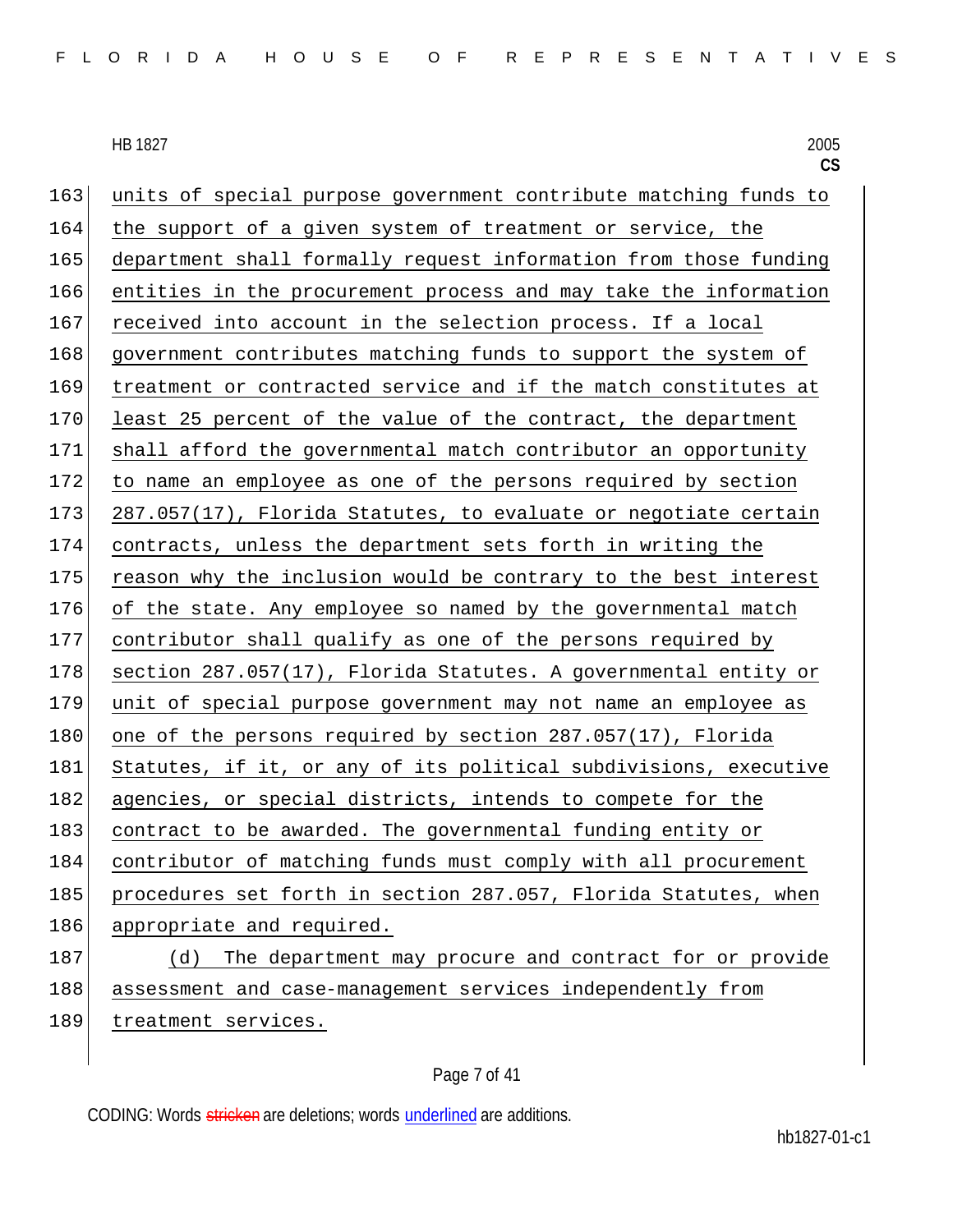|  |  |  |  |  |  |  | FLORIDA HOUSE OF REPRESENTATIVES |  |  |  |  |  |  |  |  |  |  |  |  |  |  |  |  |  |  |  |  |  |  |  |  |  |
|--|--|--|--|--|--|--|----------------------------------|--|--|--|--|--|--|--|--|--|--|--|--|--|--|--|--|--|--|--|--|--|--|--|--|--|
|--|--|--|--|--|--|--|----------------------------------|--|--|--|--|--|--|--|--|--|--|--|--|--|--|--|--|--|--|--|--|--|--|--|--|--|

**CS** 190 (4) SOURCING STANDARDS AND REQUIREMENTS.--If the 191 department proposes to outsource a service, the department must 192 comply with the requirements of this section prior to the 193 procurement process provided for in section 287.057, Florida 194 Statutes. 195 (a) The department shall develop a business case 196 describing and analyzing the service proposed for outsourcing. A 197 business case is part of the solicitation process and is not a 198 rule subject to challenge pursuant to section 120.54, Florida 199 Statutes. The business case must include, but need not be 200 limited to: 201 1. A detailed description of the services to be 202 outsourced, a description and analysis of the department's 203 current performance of the service, and a rationale documenting 204 how outsourcing the service would be in the best interest of the 205 state, the department, and its clients. 206 2. A cost-benefit analysis documenting the estimated 207 specific direct and indirect costs, savings, performance 208 improvements, risks, and qualitative and quantitative benefits 209 involved in or resulting from outsourcing the service. The cost-210 benefit analysis must include a detailed plan and timeline 211 identifying all actions that must be implemented to realize 212 expected benefits. Under section 92.525, Florida Statutes, the 213 Secretary of Children and Family Services shall verify that all 214 costs, savings, and benefits are valid and achievable. 215 3. A description of the specific performance measures and 216 standards that must be achieved through the outsourcing 217 proposal.

#### Page 8 of 41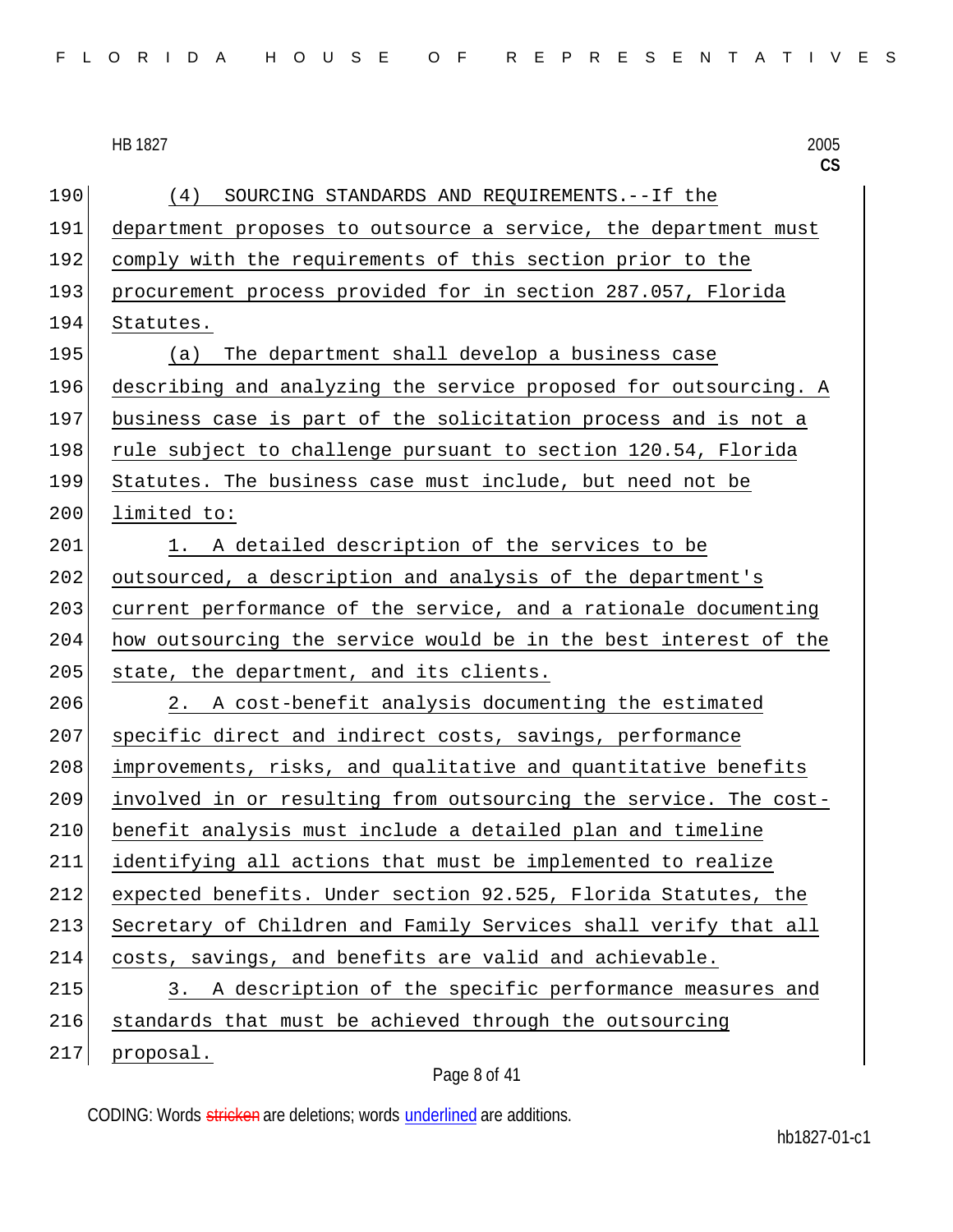|  |  |  |  |  |  |  |  |  |  | FLORIDA HOUSE OF REPRESENTATIVES |  |  |  |  |  |  |  |  |  |  |  |  |  |  |  |  |
|--|--|--|--|--|--|--|--|--|--|----------------------------------|--|--|--|--|--|--|--|--|--|--|--|--|--|--|--|--|
|--|--|--|--|--|--|--|--|--|--|----------------------------------|--|--|--|--|--|--|--|--|--|--|--|--|--|--|--|--|

**CS** Page 9 of 41 218 4. A statement of the potential effect on applicable 219 federal, state, and local revenues and expenditures. The 220 statement must specifically describe the effect on general 221 revenue, trust funds, general revenue service charges, and 222 interest on trust funds, together with the potential direct or 223 indirect effect on federal funding and cost allocations. 224 5. A plan to ensure compliance with public-record laws, 225 which must include components that: 226 a. Provide public access to public records at a cost that 227 does not exceed that provided in chapter 119, Florida Statutes. 228 b. Ensure the confidentiality of records that are exempt 229 from disclosure or confidential under law. 230 c. Meet all legal requirements for record retention. 231 d. Allow for transfer to the state, at no cost, all public 232 records in possession of the external service provider upon 233 termination of the contract. 234 6. A department transition and implementation plan for 235 addressing changes in the number of agency personnel, affected 236 business processes, and employee-transition issues. Such a plan 237 must also specify the mechanism for continuing the operation of 238 the service if the contractor fails to perform and comply with 239 the performance measures and standards and provisions of the 240 contract. Within this plan, the department shall identify all 241 resources, including full-time equivalent positions, which are 242 subject to outsourcing. All full-time equivalent positions 243 identified in the plan shall be placed in reserve by the 244 Executive Office of the Governor until the end of the second  $245$  year of the contract. Notwithstanding the provisions of section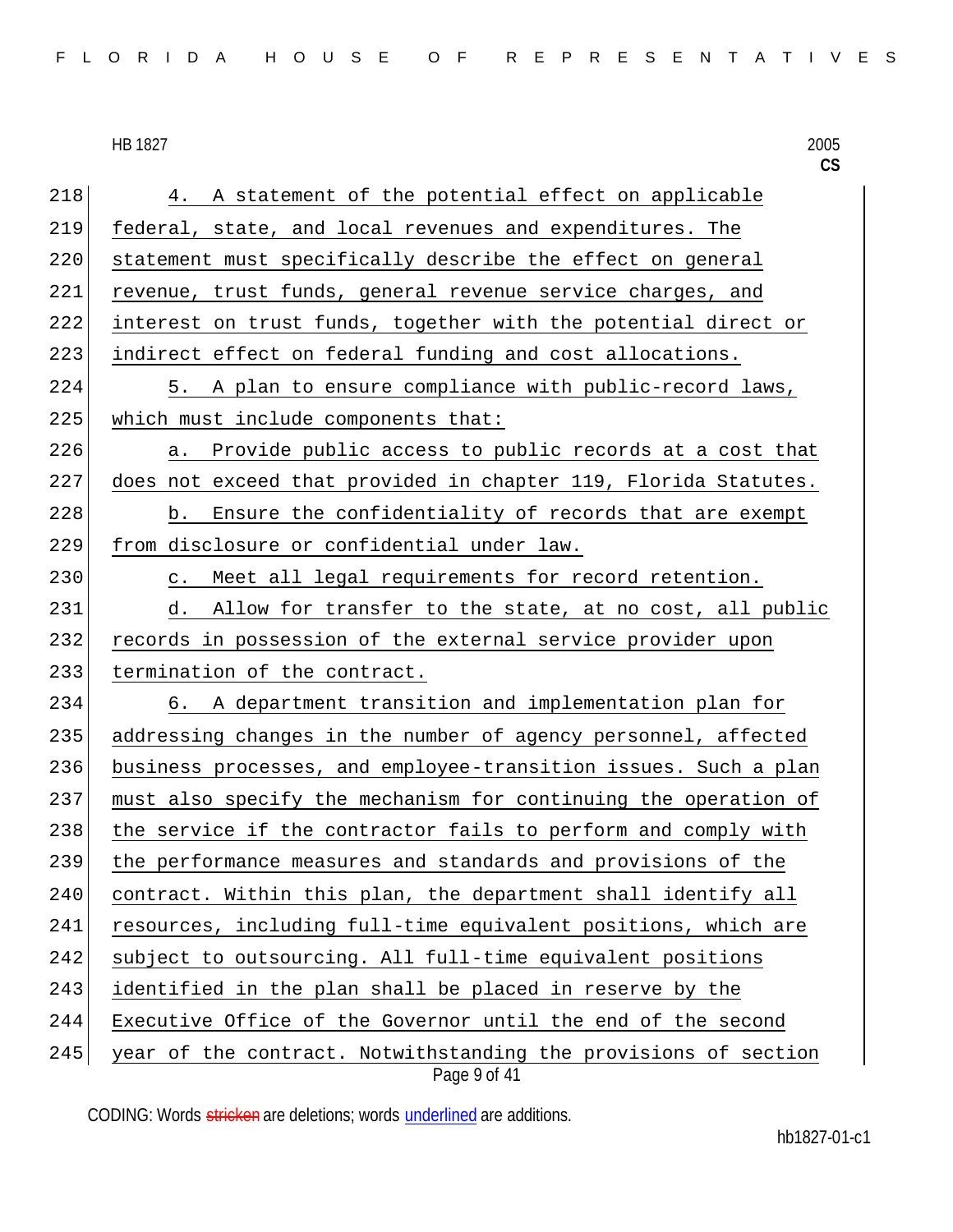246 216.262, Florida Statutes, the Executive Office of the Governor 247 shall request authority from the Legislative Budget Commission 248 to reestablish full-time positions above the number fixed by the 249 Legislature when a contract is terminated and the outsourced 250 service must be returned to the department.

251 7. A listing of assets proposed for transfer to or use by 252 the external service provider, a description of the proposed 253 requirements for maintenance of those assets by the external 254 service provider or the department in accordance with chapter 255 273, Florida Statutes, a plan for their disposition upon 256 termination of the contract, and a description of how the 257 planned asset transfer or use by the contractor is in the best 258 interest of the department and the state.

259 (b)1. If the department proposes to outsource the service 260 in the next fiscal year, the department shall submit the 261 business case with the department's final legislative budget 262 request, in the manner and form prescribed in the legislative 263 budget request instructions under section 216.023, Florida 264 Statutes. Upon approval in the General Appropriations Act, the 265 department may initiate and complete the procurement process 266 under section 287.057, Florida Statutes, and shall have the 267 authority to enter into contracts with the external service 268 provider.

 2. If a proposed outsourcing initiative would require 270 integration with, or would in any way affect other state information technology systems, the department shall submit the feasibility study documentation required by the legislative

Page 10 of 41

CODING: Words stricken are deletions; words underlined are additions.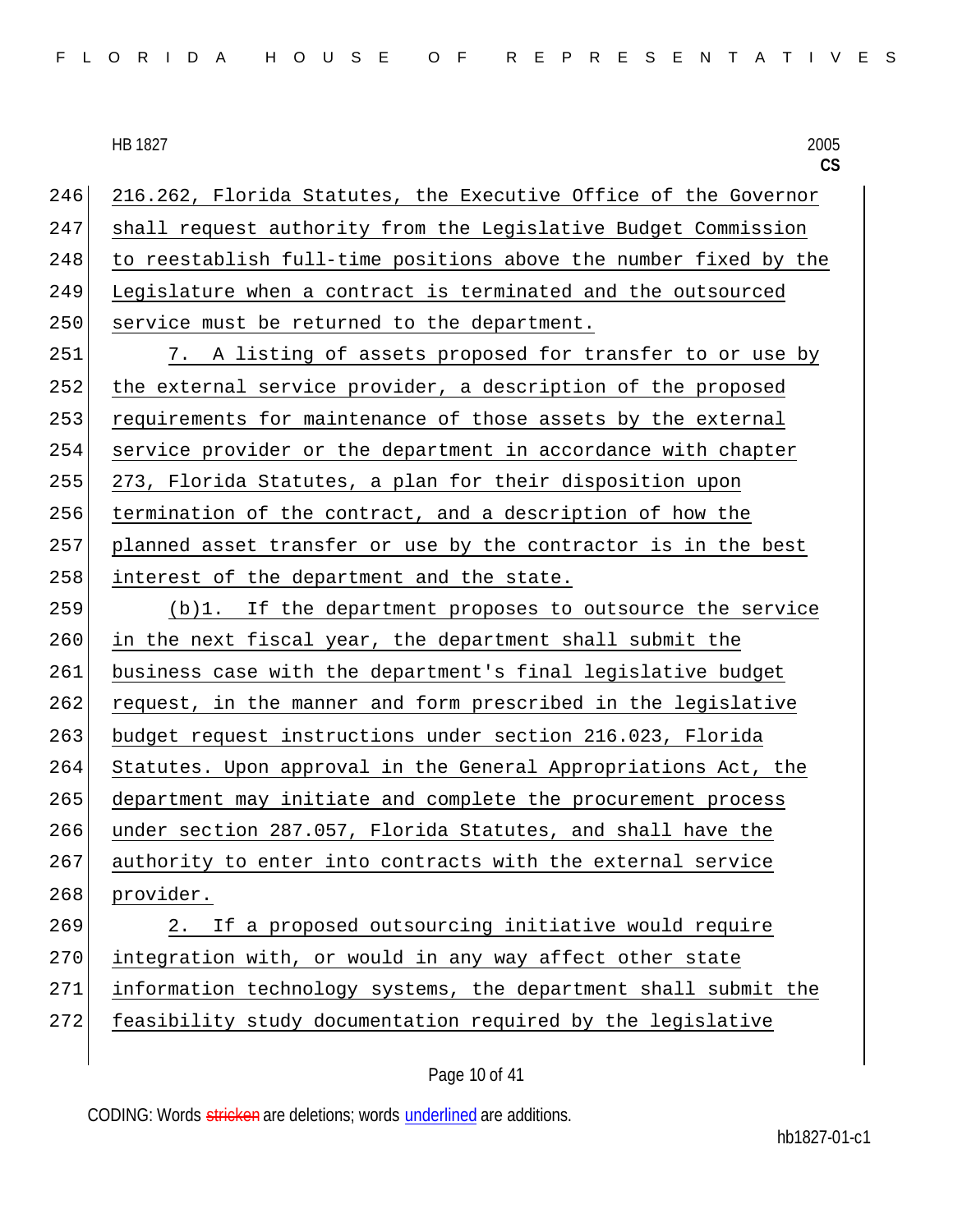**CS** 273 budget request instructions under section 216.023, Florida 274 Statutes. 275 (c) If the department proposes to outsource a service 276 during a fiscal year and the outsourcing provision was not 277 included in the approved operating budget of the department, the 278 department must provide to the Governor, the President of the 279 Senate, the Speaker of the House of Representatives, the chairs 280 of the legislative appropriations committees, and the chairs of 281 the relevant substantive committees the business case that 282 complies with the requirements of paragraph (a) at least 45 days 283 before the release of any solicitation documents, as provided 284 for in section 287.057, Florida Statutes. Any budgetary changes 285 that are inconsistent with the department's approved budget may 286 not be made to existing programs unless the changes are 287 recommended to the Legislative Budget Commission by the Governor 288 and the Legislative Budget Commission expressly approves the 289 program changes. 290 (d) The department may not privatize a service without 291 specific authority provided in general law, the General 292 Appropriations Act, legislation implementing the General 293 Appropriations Act, or a special appropriations act. 294 (5) CONTRACTING AND PERFORMANCE MEASURES.--In addition to 295 the requirements of section 287.058, Florida Statutes, every 296 procurement of contractual services by the department which 297 | meets or is in excess of the threshold amount provided in 298 section 287.017, Florida Statutes, for CATEGORY FIVE, must 299 comply with the requirements of this subsection.

#### Page 11 of 41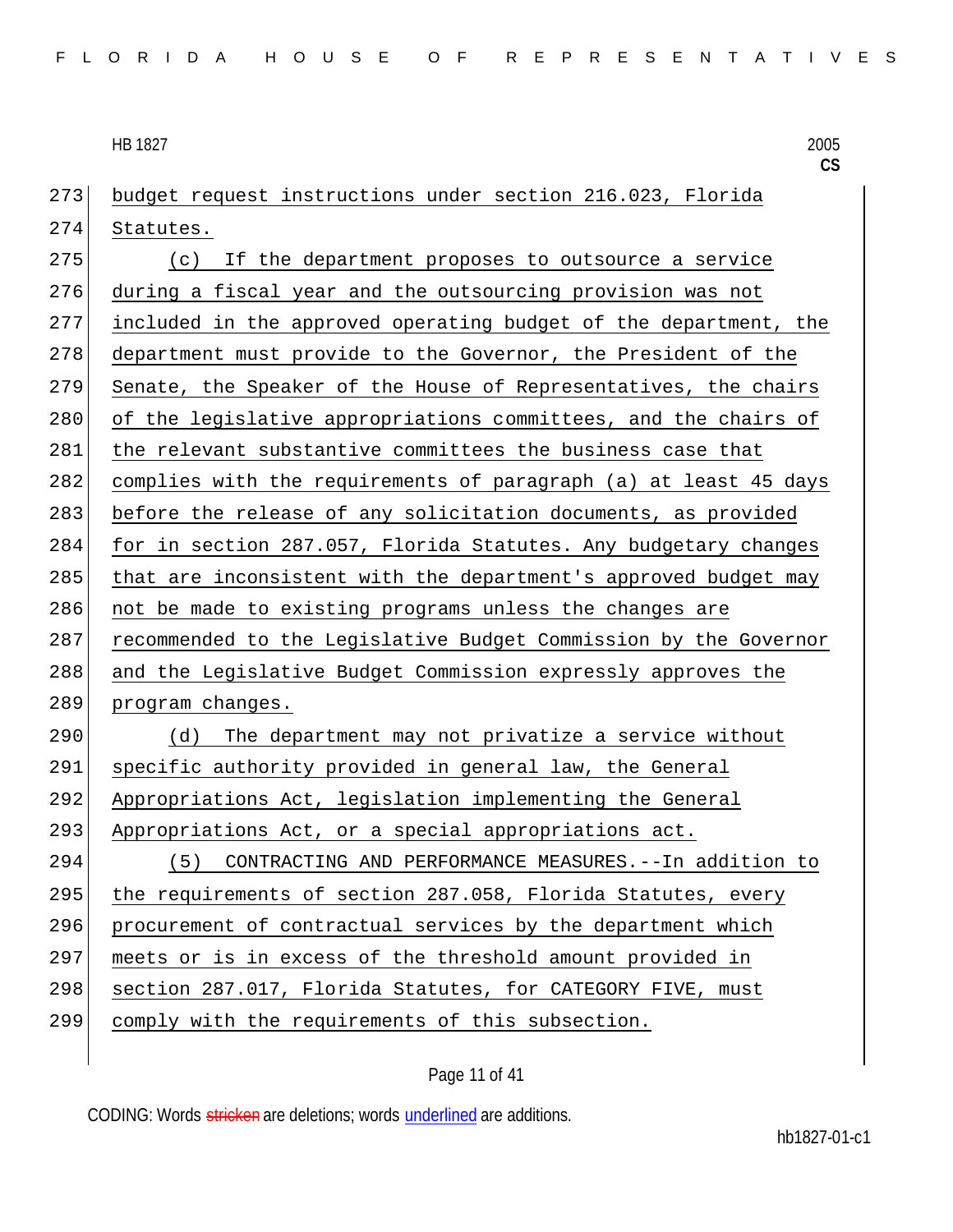**CS** (a) The department shall execute a contract containing all provisions and conditions, which must include, but need not be 302 limited to: 1. A detailed scope of work that clearly specifies each service and deliverable to be provided, including a description of each deliverable or activity that is quantifiable, measurable, and verifiable by the department and the contractor. 307 2. Associated costs and savings, specific payment terms and payment schedules, including incentive and penalty provisions, criteria governing payment, and a clear and specific schedule to complete all required activities needed to transfer the service from the state to the contractor. 3. Clear and specific identification of all required performance measures and standards, which must, at a minimum, include: a. Acceptance criteria for each deliverable and service to be provided to the department under the terms of the contract which document, to the greatest extent possible, the required performance level. Acceptance criteria must be detailed, clear, and unambiguous and shall be used to measure deliverables and 320 services to be provided under the contract. b. A method for monitoring and reporting progress in achieving specified performance standards and levels. c. The sanctions or penalties that shall be assessed for 324 contract or state nonperformance. The department may adopt, by rule, provisions for including in its contracts incremental penalties to be imposed by its contract managers on a contractor due to the contractor's failure to comply with a requirement for

Page 12 of 41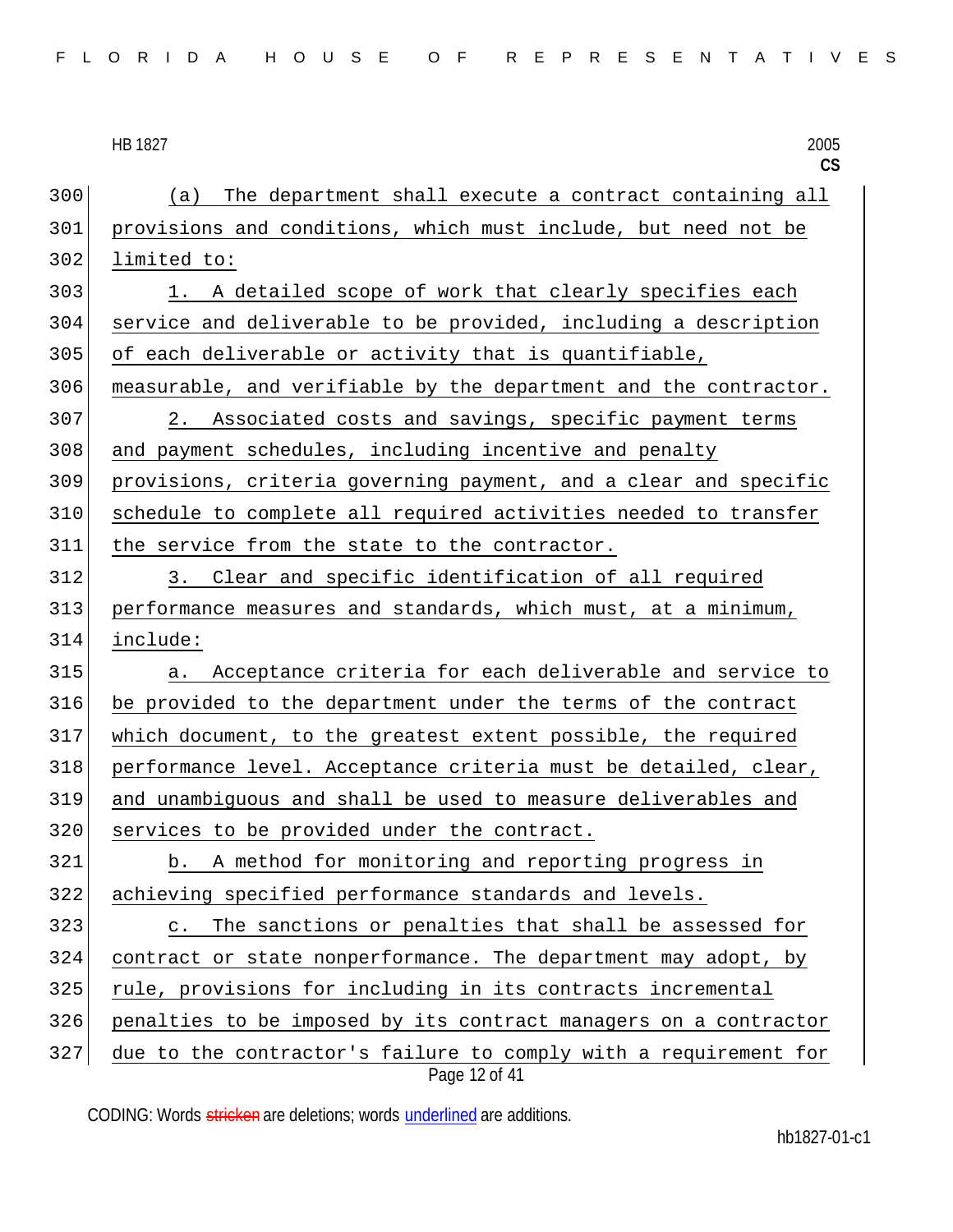Page 13 of 41 corrective action. Any financial penalty that is imposed upon a contractor may not be paid from funds being used to provide 330 services to clients, and the contractor may not reduce the amount of services being delivered to clients as a method for offsetting the effect of the penalty. If a financial penalty is imposed upon a contractor that is a corporation, the department shall notify, at a minimum, the board of directors of the corporation. The department may notify any additional parties that the department believes may be helpful in obtaining the corrective action that is being sought. In addition, the rules adopted by the department must include provisions that permit the department to deduct the financial penalties from funds that would otherwise be due to the contractor, not to exceed 10 percent of the amount that otherwise would be due to the contractor for the period of noncompliance. If the department imposes a financial penalty, it shall advise the contractor in writing of the cause for the penalty. A failure to include such deductions in a request for payment constitutes grounds for the 346 department to reject that request for payment. The remedies identified in this paragraph do not limit or restrict the department's application of any other remedy available to it in the contract or under law. The remedies described in this paragraph may be cumulative and may be assessed upon each separate failure to comply with instructions from the department 352 to complete corrective action. 4. A requirement that the contractor maintain adequate accounting records that comply with all applicable federal and 355 state laws and generally accepted accounting principles.

CODING: Words stricken are deletions; words underlined are additions.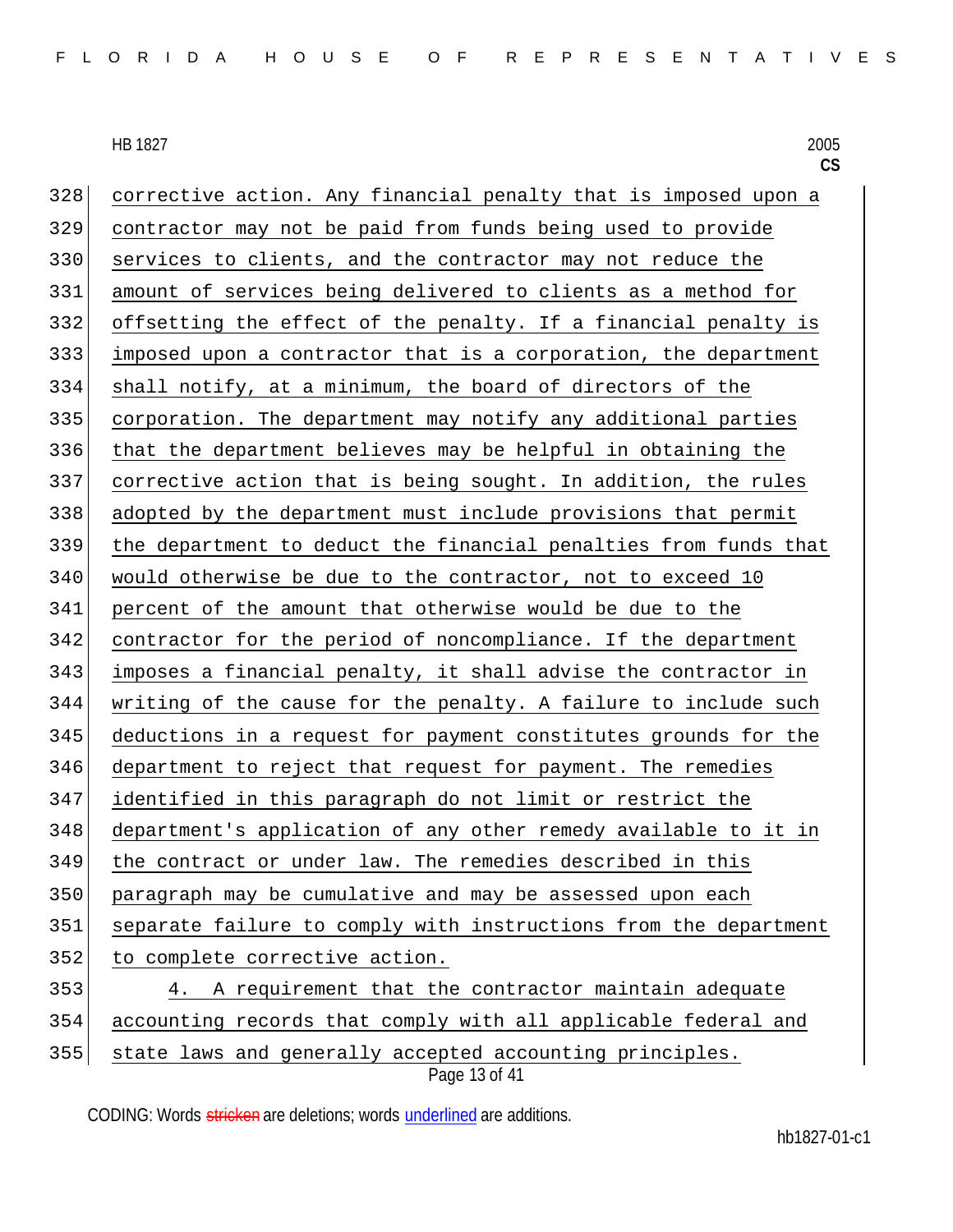|     | 2005<br>HB 1827<br>CS                                                           |
|-----|---------------------------------------------------------------------------------|
| 356 | A requirement authorizing the department and state to<br>5.                     |
| 357 | have access to and conduct audits of all records related to the                 |
| 358 | contract and outsourced services.                                               |
| 359 | A requirement that ownership of any intellectual<br>6.                          |
| 360 | property developed in the course of, or as a result of, work or                 |
| 361 | services performed under the contract shall transfer to the                     |
| 362 | state if the contractor ceases to provide the outsourced                        |
| 363 | service.                                                                        |
| 364 | A requirement describing the timing and substance of<br>7.                      |
| 365 | all plans and status or progress reports that are to be                         |
| 366 | provided. All plans and status or progress reports must comply                  |
| 367 | with any relevant state and federal standards for planning,                     |
| 368 | implementation, operations, and oversight.                                      |
| 369 | 8. A requirement that the contractor shall comply with                          |
| 370 | public-record laws. The contractor shall:                                       |
| 371 | Keep and maintain the public records that ordinarily<br>а.                      |
| 372 | and necessarily would be required by the department to perform                  |
| 373 | the service.                                                                    |
| 374 | Provide public access to such public records on the<br>b.                       |
| 375 | same terms and conditions that the department would and at a                    |
| 376 | cost that does not exceed that provided in chapter 119, Florida                 |
| 377 | Statutes.                                                                       |
| 378 | Ensure the confidentiality of records that are exempt<br>$\mathsf{C}$ .         |
| 379 | from disclosure or confidential under law.                                      |
| 380 | Meet all legal and auditing requirements for record<br>d.                       |
| 381 | retention, and transfer to the state, at no cost to the state,                  |
| 382 | all public records in possession of the contractor upon                         |
| 383 | termination of the contract. All records stored electronically<br>Page 14 of 41 |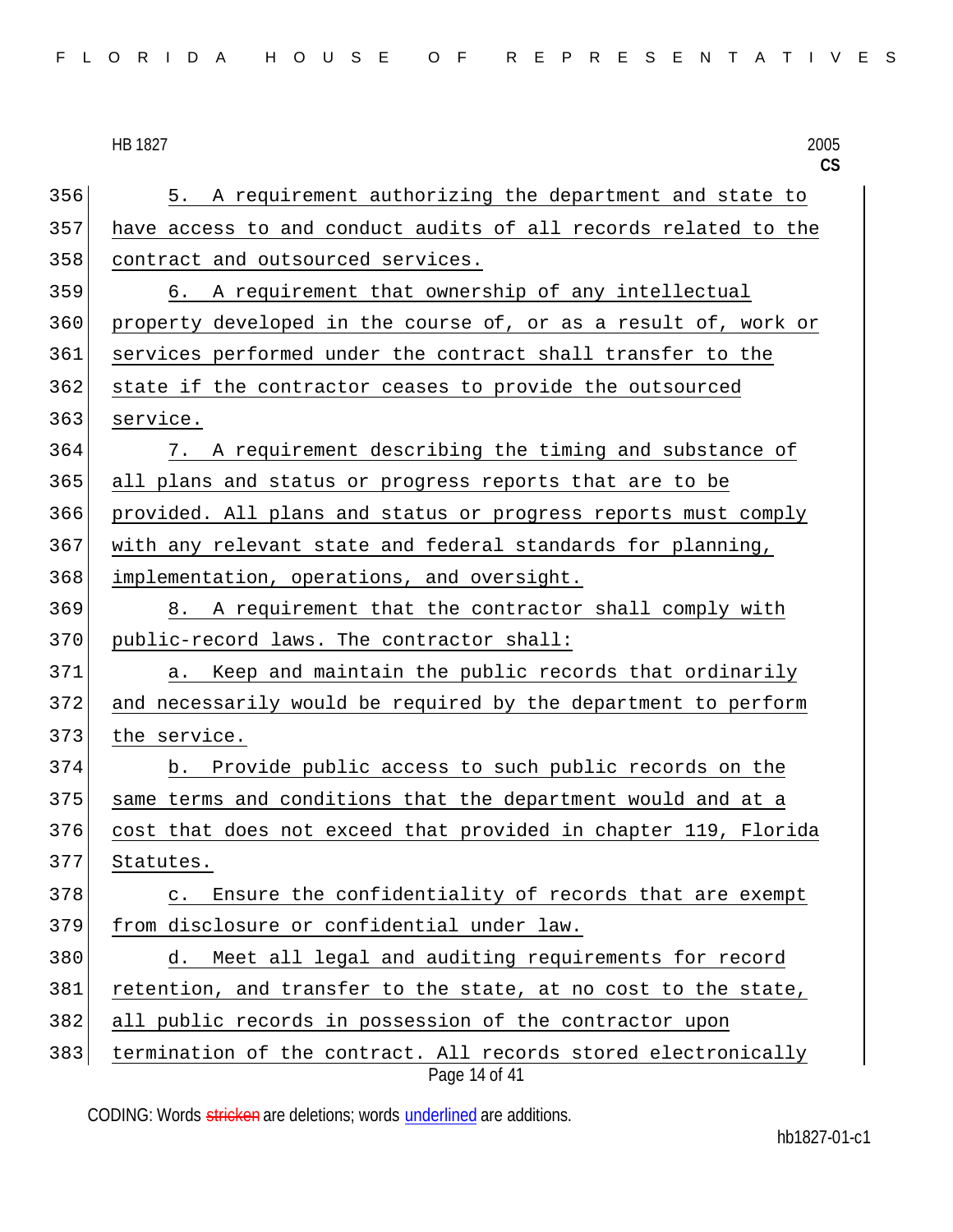must be provided to the state in the format compatible with 385 state information technology systems. 9. A requirement that any state funds provided for the purchase of or improvements to real property are contingent upon the contractor granting to the state a security interest in the property which is at least equal to the amount of the state funds provided for at least 5 years following the date of purchase or the completion of the improvements or as further required by law. The contract must include a provision that, as a condition of receipt of state funding for this purpose, the contractor agrees that, if it disposes of the property before the department's interest is vacated, the contractor must refund the proportionate share of the state's initial investment, as 397 adjusted by depreciation. 398 10. A provision that the contractor annually submit and verify, under section 92.525, Florida Statutes, all required 400 financial statements. 401 11. A provision that the contractor will be held responsible and accountable for all work covered under the 403 contract including any work performed by subcontractors. The contract must state that the department may monitor the 405 performance of any subcontractor. (b) A contract may include cost-neutral, performance-based incentives that may vary according to the extent a contractor 408 achieves or surpasses the performance standards set forth in the contract. The incentives may be weighted proportionally to 410 reflect the extent to which the contractor has demonstrated that

CODING: Words stricken are deletions; words underlined are additions.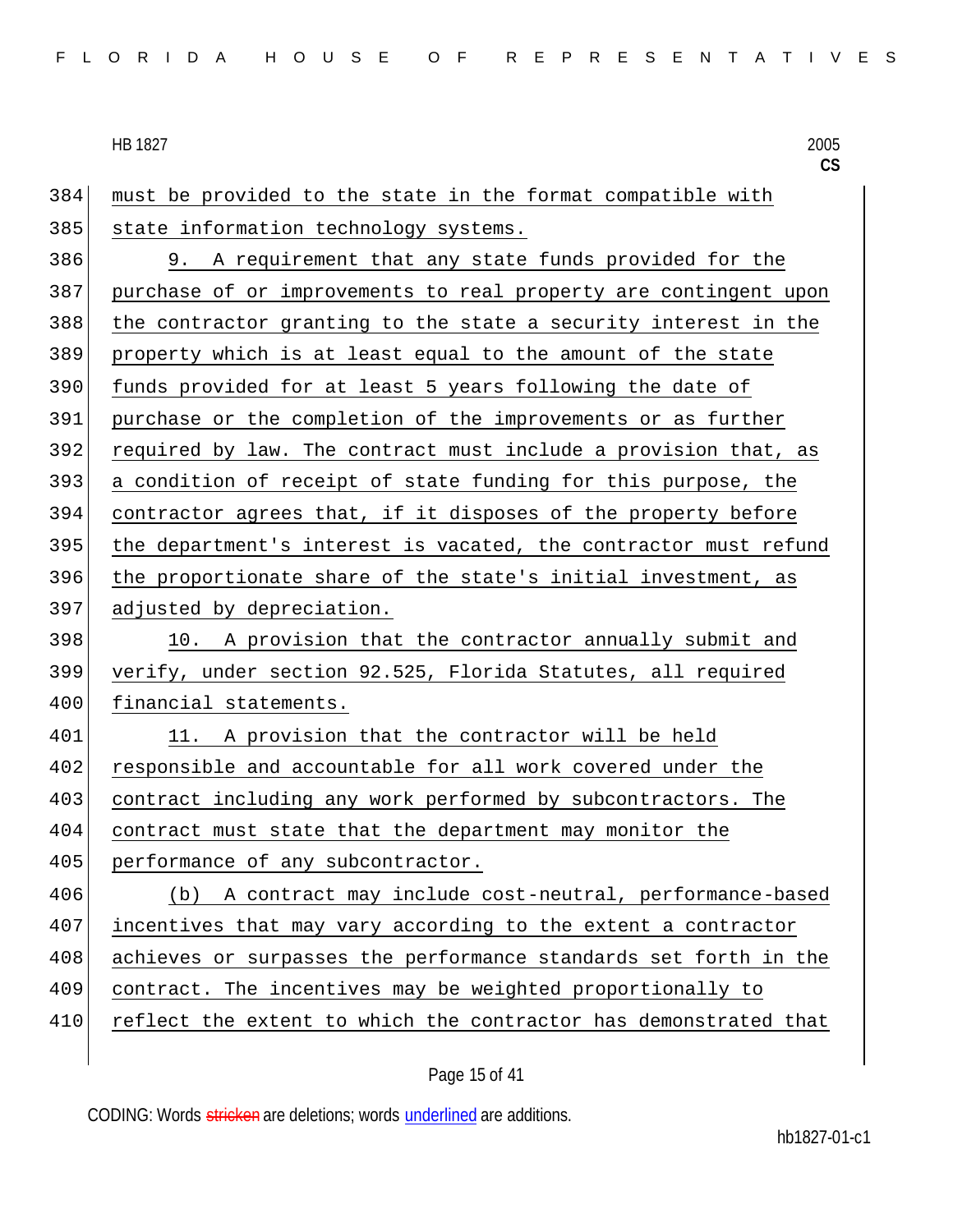| FLORIDA HOUSE OF REPRESENTATIVES |  |
|----------------------------------|--|
|----------------------------------|--|

HB 1827 2005 **CS** Page 16 of 41 411 it has consistently met or exceeded the contractual requirements 412 and the performance standards. 413 (c) The department shall review the time period for which 414 it executes contracts and, to the greatest extent practicable, 415 shall execute multiyear contracts to make the most efficient use 416 of the resources devoted to contract processing and execution. 417 (d) When the annualized value of a contract is in excess 418 of \$1 million, at least one of the persons conducting 419 negotiations must be certified as a contract negotiator based 420 upon standards established by the Department of Management 421 Services. 422 (e) The department may not amend a contract without first 423 submitting the proposed contract amendment to the Executive 424 Office of the Governor for approval if the effect of the 425 amendment would be to increase: 426 1. The value of the contract by \$250,000 for those 427 contracts with a total value of at least \$250,000 but less than  $428$   $$1$  million; 429 2. The value of the contract by \$1 million for those 430 contracts with a total value of at least \$1 million but less 431 than \$10 million; 432 3. The value of the contract by 10 percent for those 433 contracts with a total value of \$10 million or more; or 434 4. The term of the contract by 1 year or more. 435 436 When the department proposes any contract amendment that meets 437 the criteria described in this paragraph, it shall submit the 438 proposed contract amendment to the Executive Office of the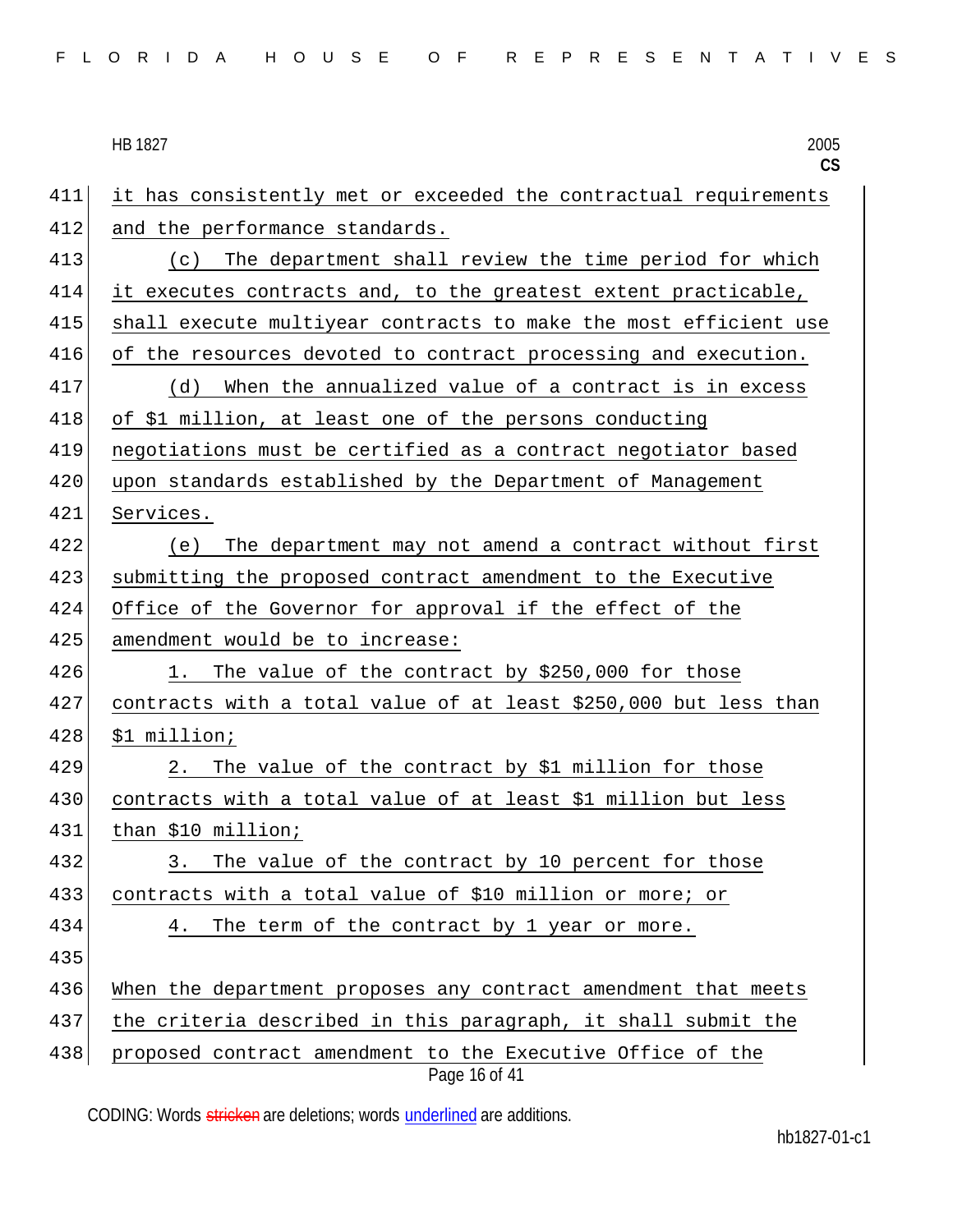HB 1827 HB 1827 2005

|     | CS                                                                                |
|-----|-----------------------------------------------------------------------------------|
| 439 | Governor for approval and shall immediately notify the chairs of                  |
| 440 | the legislative appropriations committees. The Executive Office                   |
| 441 | of the Governor may not approve the proposed contract amendment                   |
| 442 | until 14 days following receipt of the notification to the                        |
| 443 | legislative appropriations chairs. If either chair of the                         |
| 444 | legislative appropriations committees objects in writing to a                     |
| 445 | proposed contract amendment within 14 days following                              |
| 446 | notification and specifies the reasons for the objection, the                     |
| 447 | Executive Office of the Governor shall disapprove the proposed                    |
| 448 | contract amendment or shall submit the proposed contract                          |
| 449 | amendment to the Administration Commission. The proposed                          |
| 450 | contract amendment may be approved by the Administration                          |
| 451 | Commission by a two-thirds vote of the members present with the                   |
| 452 | Governor voting in the affirmative. In the absence of approval                    |
| 453 | by the commission, the proposed contract amendment shall be                       |
| 454 | automatically disapproved. Otherwise, upon approval by the                        |
| 455 | Governor or Administration Commission, the department may                         |
| 456 | execute the contract amendment.                                                   |
| 457 | An amendment that is issued under legislative<br>(f)                              |
| 458 | direction, including funding adjustments annually provided for                    |
| 459 | in the General Appropriations Act or the federal appropriations                   |
| 460 | acts, need not be submitted for approval in accordance with                       |
| 461 | paragraph (d).                                                                    |
| 462 | In addition to the requirements of section 287.057(13)<br>(g)                     |
| 463 | and (14), Florida Statutes, the department shall verify that all                  |
| 464 | specific direct and indirect costs, savings, performance                          |
| 465 | measures and standards, and qualitative and quantitative                          |
| 466 | benefits identified in the original contract have been satisfied<br>Page 17 of 41 |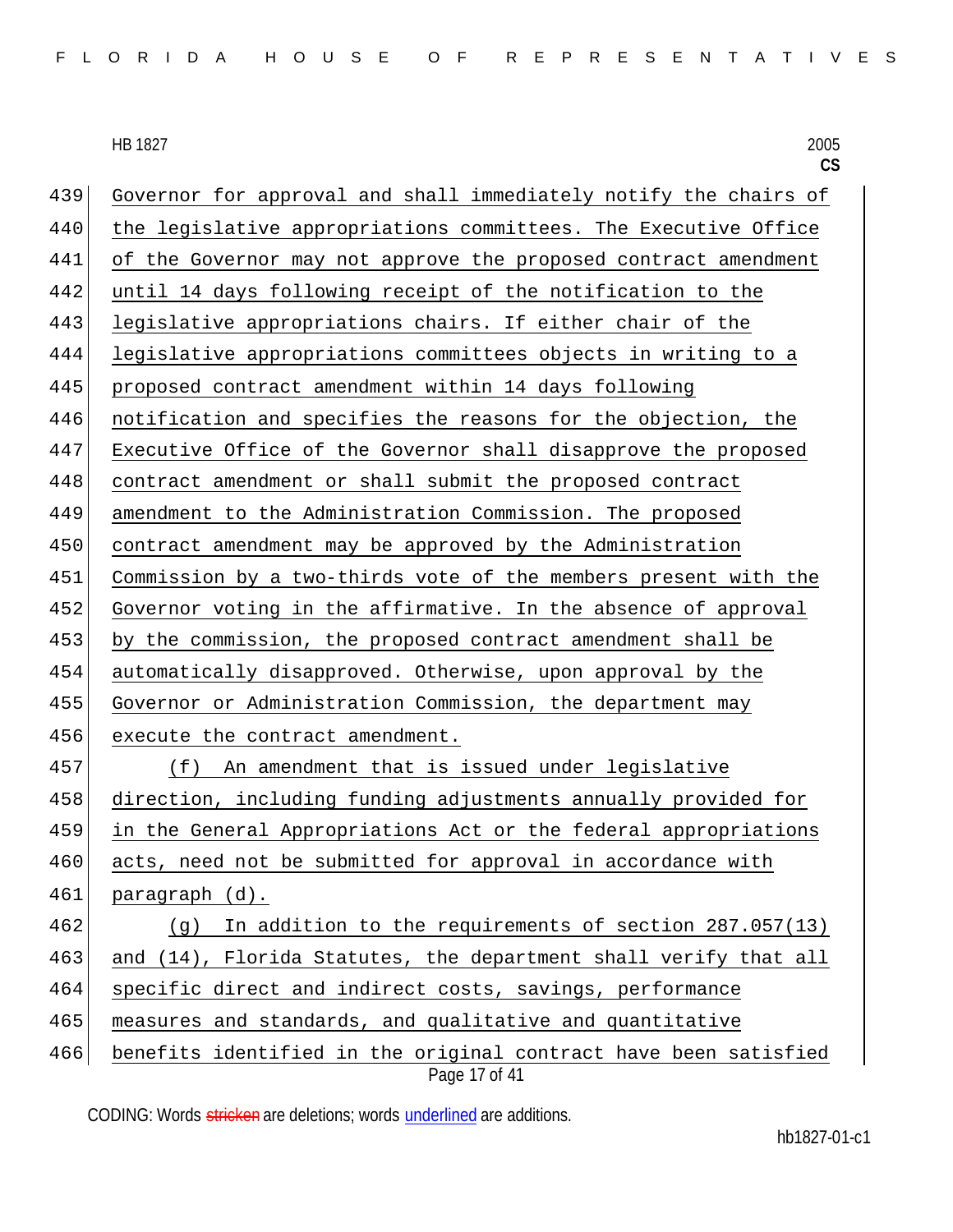**CS** Page 18 of 41  $467$  by a contractor or the department before the contract is 468 extended or renewed. The documentation must include an 469 explanation of any differences between the required performance 470 as identified in the contract and the actual performance of the 471 contractor. The documentation must be included in the official 472 contract file. 473 (h) The department shall, in consultation with the 474 Department of Management Services, develop contract templates 475 and guidelines that define the mandatory contract provisions and 476 other requirements identified in this subsection and that must 477 be used for all contractual service contracts meeting the 478 requirements of this subsection. All contract templates and 479 guidelines shall be developed by September 30, 2005. 480 (6) CONTRACT-MANAGEMENT REQUIREMENTS AND 481 PROCESS.--Notwithstanding section 287.057(15), Florida Statutes, 482 the department is responsible for establishing a contract-483 | management process that requires a member of the department's 484 Senior Management Service to assign in writing the 485 responsibility of a contract to a contract manager. The 486 department shall maintain a set of procedures describing its 487 contract-management process which must minimally include the 488 following requirements: 489 (a) The contract manager shall maintain the official 490 contract file throughout the duration of the contract and for a 491 period not less than 6 years after the termination of the 492 contract. 493 (b) The contract manager shall review all invoices for 494 compliance with the criteria and payment schedule provided for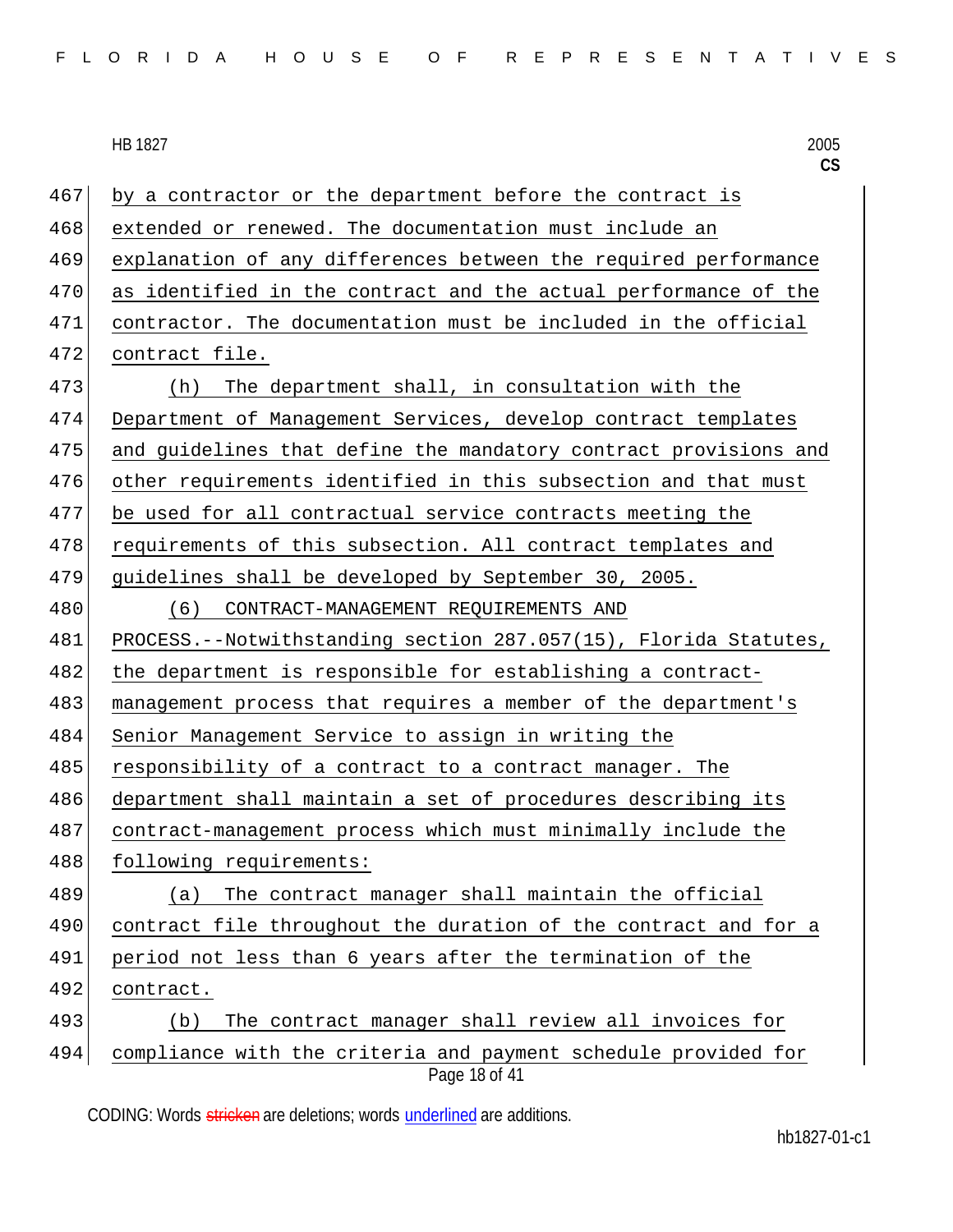**CS** 495 in the contract and shall approve payment of all invoices before 496 their transmission to the Department of Financial Services for 497 payment. Only the contract manager shall approve the invoices 498 for a specific contract, unless the contract manager is 499 temporarily unavailable to review an invoice. The contract file 500 must contain an explanation for any periods of temporary 501 unavailability of the assigned contract manager. For any 502 individual invoice in excess of \$500,000, a member of the 503 Selected Exempt Service or Senior Management Service shall also 504 sign payment approval of the invoice. For any individual invoice 505 in excess of \$1 million, a member of the Senior Management 506 Service shall also sign payment approval of the invoice. 507 (c) The contract manager shall maintain a schedule of 508 payments and total amounts disbursed and shall periodically 509 reconcile the records with the state's official accounting 510 records. 511 (d) For contracts involving the provision of direct client 512 services, the contract manager shall periodically visit the 513 physical location where the services are delivered and speak 514 directly to clients receiving the services and the staff 515 responsible for delivering the services. 516 (e) For contracts for which the contractor is a 517 corporation, the contract manager shall attend at least one 518 board meeting semiannually, if held and if within 100 miles of 519 the contract manager's official headquarters. 520 (f) The contract manager shall meet at least once a month 521 directly with the contractor's representative and maintain 522 records of such meetings.

Page 19 of 41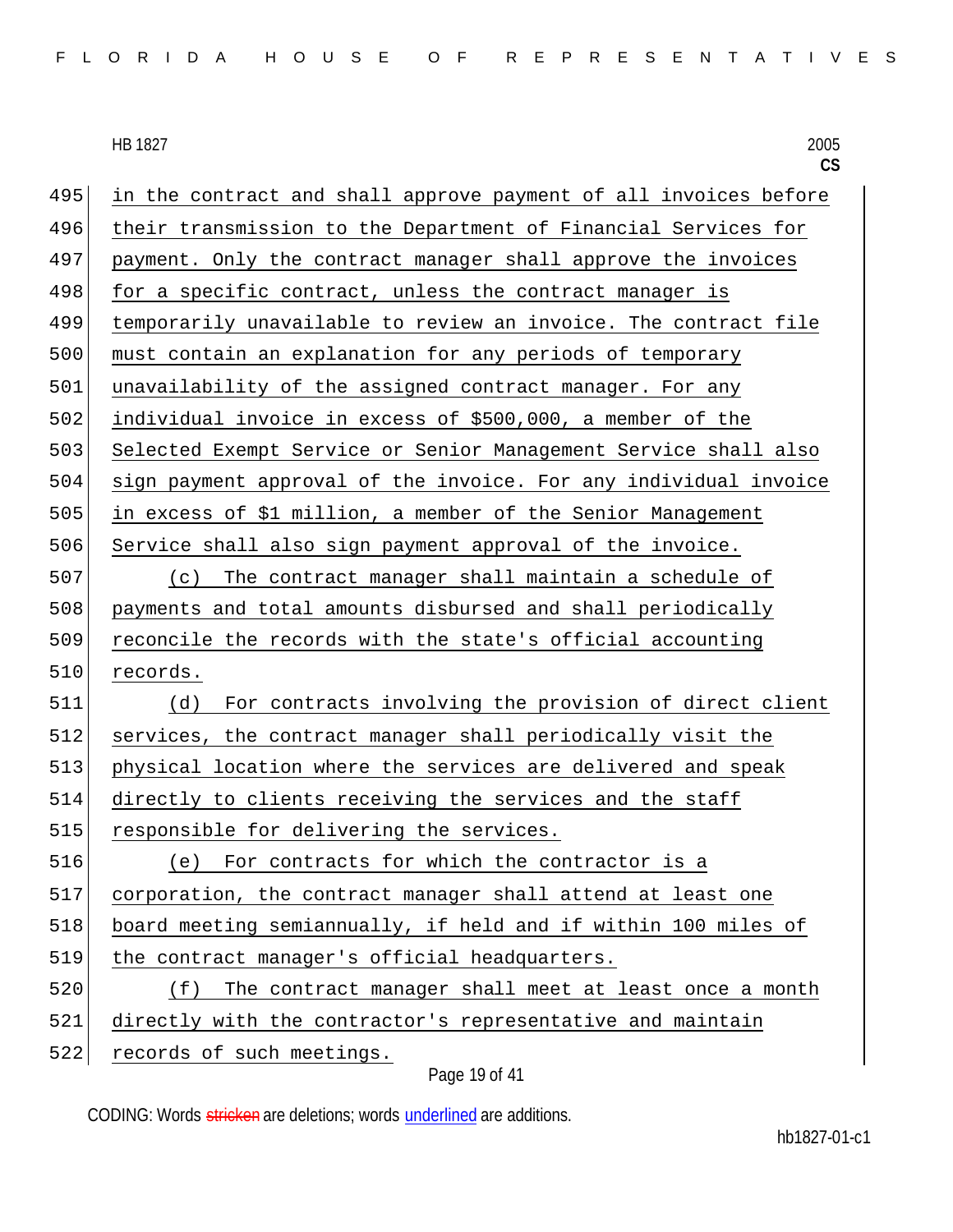HB 1827 HB 1827 2005

|     | CS                                                                               |
|-----|----------------------------------------------------------------------------------|
| 523 | The contract manager shall periodically document any<br>(g)                      |
| 524 | differences between the required performance measures and the                    |
| 525 | actual performance measures. If a contractor fails to meet and                   |
| 526 | comply with the performance measures established in the                          |
| 527 | contract, the department may allow a reasonable period for the                   |
| 528 | contractor to correct performance deficiencies. If performance                   |
| 529 | deficiencies are not resolved to the satisfaction of the                         |
| 530 | department within the prescribed time, and if no extenuating                     |
| 531 | circumstances can be documented by the contractor to the                         |
| 532 | department's satisfaction, the department must terminate the                     |
| 533 | contract. The department may not enter into a new contract with                  |
| 534 | that same contractor for the services for which the contract was                 |
| 535 | previously terminated for a period of at least 24 months after                   |
| 536 | the date of termination. The contract manager shall obtain and                   |
| 537 | enforce corrective-action plans, if appropriate, and maintain                    |
| 538 | records regarding the completion or failure to complete                          |
| 539 | corrective-action items.                                                         |
| 540 | The contract manager shall document any contract<br>(h)                          |
| 541 | modifications, which shall include recording any contract                        |
| 542 | amendments as provided for in this section.                                      |
| 543 | The contract manager shall be properly trained before<br>(i)                     |
| 544 | being assigned responsibility for any contract.                                  |
| 545 |                                                                                  |
| 546 | The department shall develop standards of conduct and a range of                 |
| 547 | disciplinary actions for its employees which are specifically                    |
| 548 | related to carrying out contract-management responsibilities.                    |
| 549 | CONTRACT-MONITORING REQUIREMENTS AND PROCESS. -- The<br>(7)                      |
| 550 | department shall establish contract-monitoring units staffed by<br>Page 20 of 41 |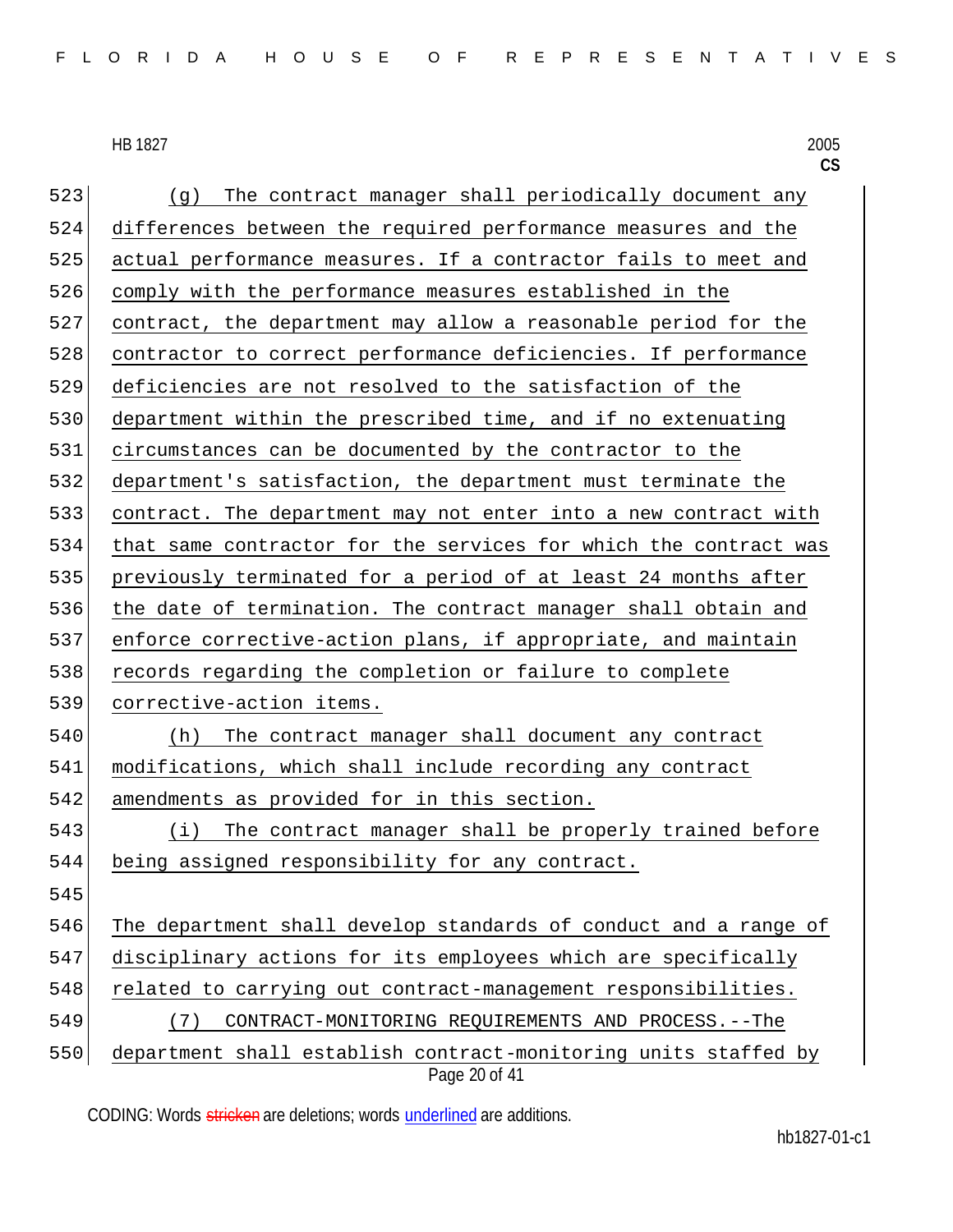**CS** Page 21 of 41 full-time career service employees who report to a member of the Select Exempt Service or Senior Management Service and who have been properly trained to perform contract monitoring. A member of the Senior Management Service shall assign in writing a specific contract to a contract-monitoring unit, with at least one member of the contract-monitoring unit possessing specific knowledge and experience in the contract's program area. The department shall establish a contract-monitoring process that must include, but need not be limited to, the following 560 requirements: (a) Performing a risk assessment at the start of each fiscal year and preparing an annual contract-monitoring schedule that includes consideration for the level of risk assigned. The department may monitor any contract at any time regardless of whether such monitoring was originally included in the annual contract-monitoring schedule. (b) Preparing a contract-monitoring plan, including 568 sampling procedures, before performing on-site monitoring at external locations of a service provider. The plan must include a description of the programmatic, fiscal, and administrative 571 components that will be monitored on-site. If appropriate, clinical and therapeutic components may be included. 573 (c) Conducting analyses of the performance and compliance of an external service provider by means of desk reviews if the external service provider will not be monitored on-site during a 576 fiscal year. 577 (d) Unless the department sets forth in writing the need 578 for an extension, providing a written report presenting the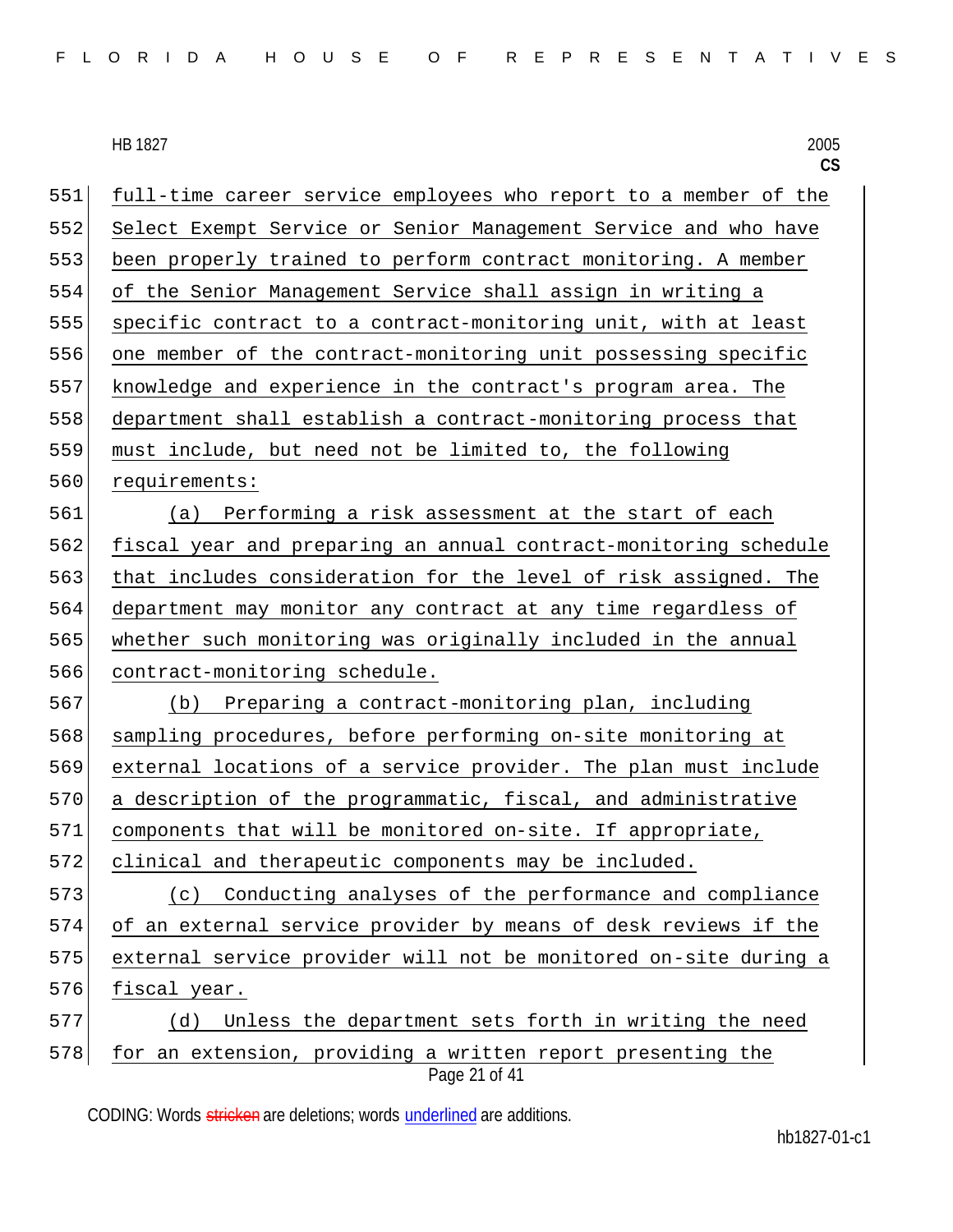| FLORIDA HOUSE OF REPRESENTATIVES |  |
|----------------------------------|--|
|----------------------------------|--|

HB 1827 2005 **CS** 579 results of the monitoring within 30 days after the completion of 580 the on-site monitoring or desk review. Report extensions may not 581 exceed 30 days after the original completion date. The 582 department shall develop and use a standard contract-monitoring 583 report format and shall provide access to the reports by means 584 of a website that is available to the Legislature. 585 (e) For contracts involving the provision of direct client 586 services, requiring the contract monitor to visit the physical 587 location where the services are being delivered and to speak 588 directly to the clients receiving the services and with the 589 staff responsible for delivering the services. 590 (f) Developing and maintaining a set of procedures 591 describing the contract-monitoring process. 592 593 The department shall develop standards of conduct and a range of 594 disciplinary actions for its employees which are specifically 595 related to carrying out contract-monitoring responsibilities. 596 (8) REPORTS TO THE LEGISLATURE.--Beginning October 1, 597 2005, the department shall make available to the Legislature 598 electronically all documents associated with the procurement and 599 contracting functions of the department. The documents in the 600 database must include, but are not limited to, all: 601 (a) Business cases; 602 (b) Procurement documents; 603 (c) Contracts and any related files, attachments, or 604 amendments; 605 (d) Contract monitoring reports;

Page 22 of 41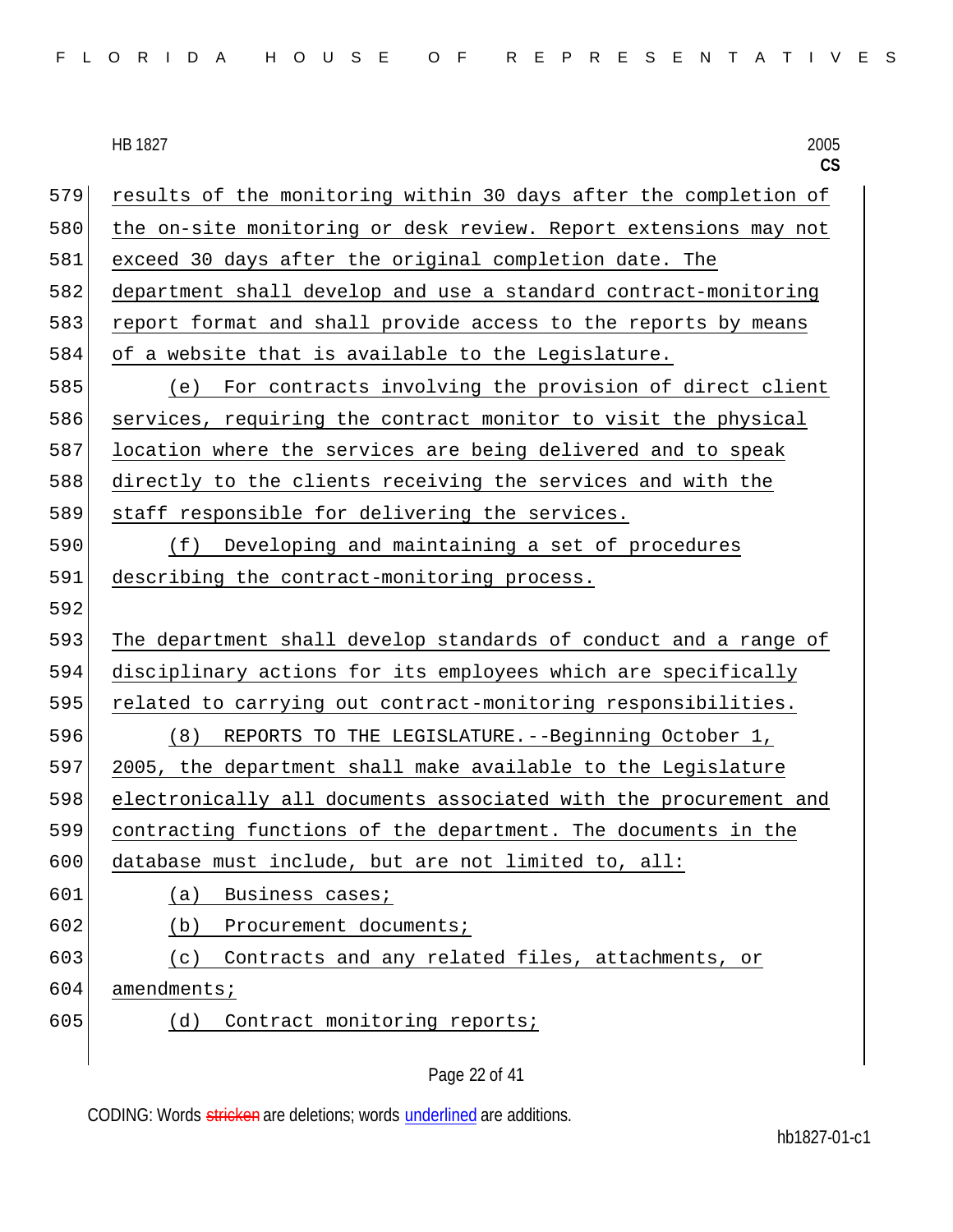| FLORIDA HOUSE OF REPRESENTATIVES |  |  |  |  |  |  |  |  |  |  |  |  |  |  |  |  |  |  |  |  |  |  |  |  |  |  |  |  |  |  |
|----------------------------------|--|--|--|--|--|--|--|--|--|--|--|--|--|--|--|--|--|--|--|--|--|--|--|--|--|--|--|--|--|--|
|----------------------------------|--|--|--|--|--|--|--|--|--|--|--|--|--|--|--|--|--|--|--|--|--|--|--|--|--|--|--|--|--|--|

Page 23 of 41 (e) Corrective action plans and reports of corrective actions taken when contractor performance deficiencies are 608 identified; and (f) Status reports on all outsourcing initiatives describing the progress by the department towards achieving the business objectives, costs, savings, and quantifiable benefits 612 identified in the business case. Section 2. Section 402.73, Florida Statutes, is amended to  $614$  read: 402.73 Contracting and performance standards.--  $(1)$  The Department of Children and Family Services shall establish performance standards for all contracted client 618 services. Notwithstanding s.  $287.057(5)(f)$ , the department must competitively procure any contract for client services when any 620 of the following occurs: (a) The provider fails to meet appropriate performance standards established by the department after the provider has been given a reasonable opportunity to achieve the established standards. (b) A new program or service has been authorized and funded by the Legislature and the annual value of the contract 627 for such program or service is \$300,000 or more. (c) The department has concluded, after reviewing market prices and available treatment options, that there is evidence 630 that the department can improve the performance outcomes 631 produced by its contract resources. At a minimum, the department 632 shall review market prices and available treatment options biennially. The department shall compile the results of the

CODING: Words stricken are deletions; words underlined are additions.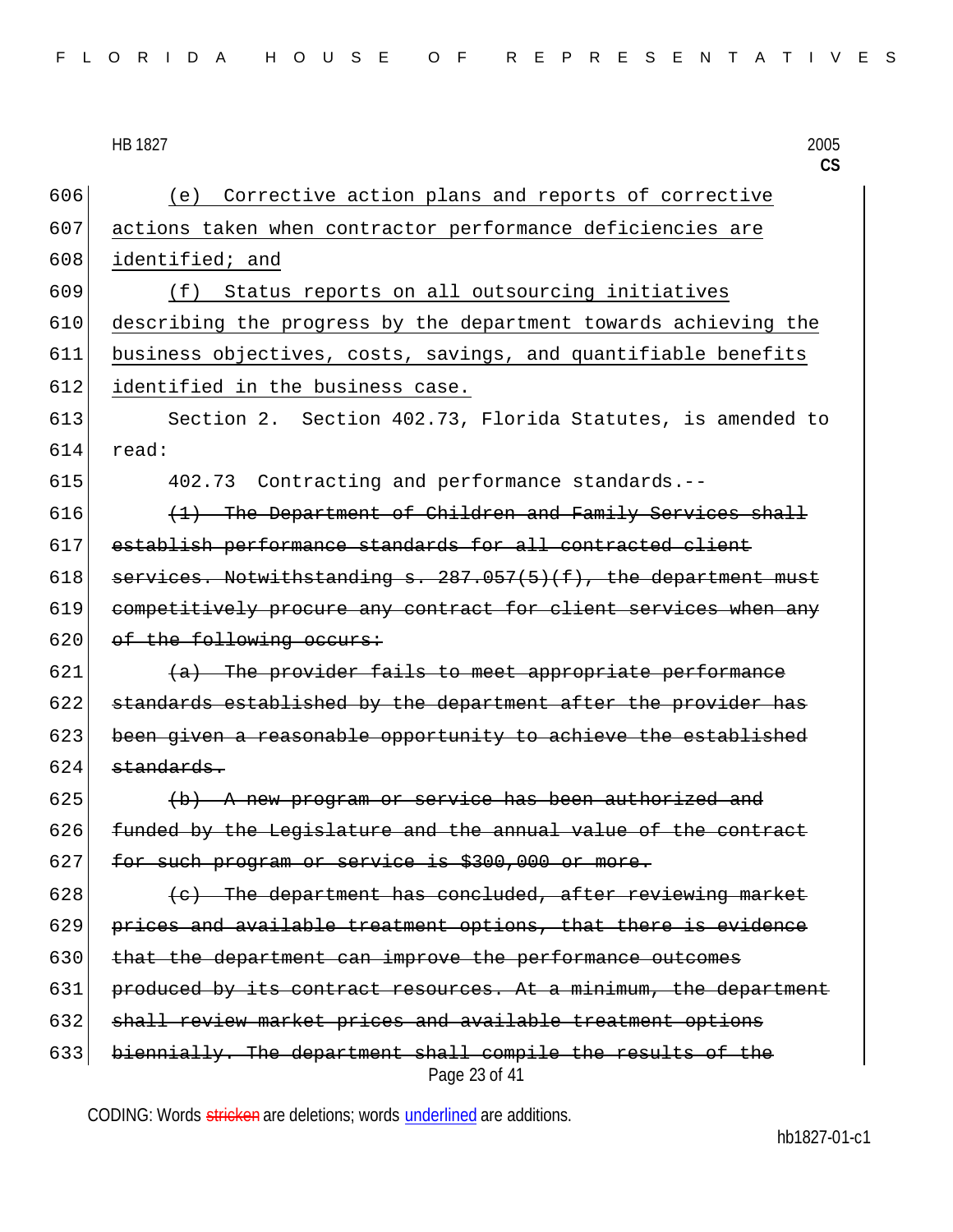|  |  |  |  |  |  |  |  |  |  |  |  |  |  | FLORIDA HOUSE OF REPRESENTATIVES |  |  |  |  |  |  |  |  |  |  |  |  |  |  |  |  |  |
|--|--|--|--|--|--|--|--|--|--|--|--|--|--|----------------------------------|--|--|--|--|--|--|--|--|--|--|--|--|--|--|--|--|--|
|--|--|--|--|--|--|--|--|--|--|--|--|--|--|----------------------------------|--|--|--|--|--|--|--|--|--|--|--|--|--|--|--|--|--|

|     | 2005<br>HB 1827<br>$\mathsf{CS}$                                                |
|-----|---------------------------------------------------------------------------------|
| 634 | biennial review and include the results in its annual                           |
| 635 | performance report to the Legislature pursuant to chapter 94-                   |
| 636 | 249, Laws of Florida. The department shall provide notice and an                |
| 637 | opportunity for public comment on its review of market prices                   |
| 638 | and available treatment options.                                                |
| 639 | (2) The competitive requirements of subsection (1) must be                      |
| 640 | initiated for each contract that meets the criteria of this                     |
| 641 | subsection, unless the secretary makes a written determination                  |
| 642 | that particular facts and circumstances require deferral of the                 |
| 643 | competitive process. Facts and circumstances must be                            |
| 644 | specifically described for each individual contract proposed for                |
| 645 | deferral and must include one or more of the following:                         |
| 646 | (a) An immediate threat to the health, safety, or welfare                       |
| 647 | of the department's clients.                                                    |
| 648 | (b) A threat to appropriate use or disposition of                               |
| 649 | facilities that have been financed in whole, or in substantial                  |
| 650 | part, through contracts or agreements with a state agency.                      |
| 651 | (c) A threat to the service infrastructure of a community                       |
| 652 | which could endanger the well-being of the department's clients.                |
| 653 |                                                                                 |
| 654 | Competitive procurement of client services contracts that meet                  |
| 655 | the criteria in subsection (1) may not be deferred for longer                   |
| 656 | than 1 year.                                                                    |
| 657 | The Legislature intends that the department obtain                              |
| 658 | services in the manner that is most cost-effective for the                      |
| 659 | state, that provides the greatest long-term benefits to the                     |
| 660 | clients receiving services, and that minimizes the disruption of                |
| 661 | elient services. In order to meet these legislative goals, the<br>Page 24 of 41 |

CODING: Words stricken are deletions; words underlined are additions.

hb1827-01-c1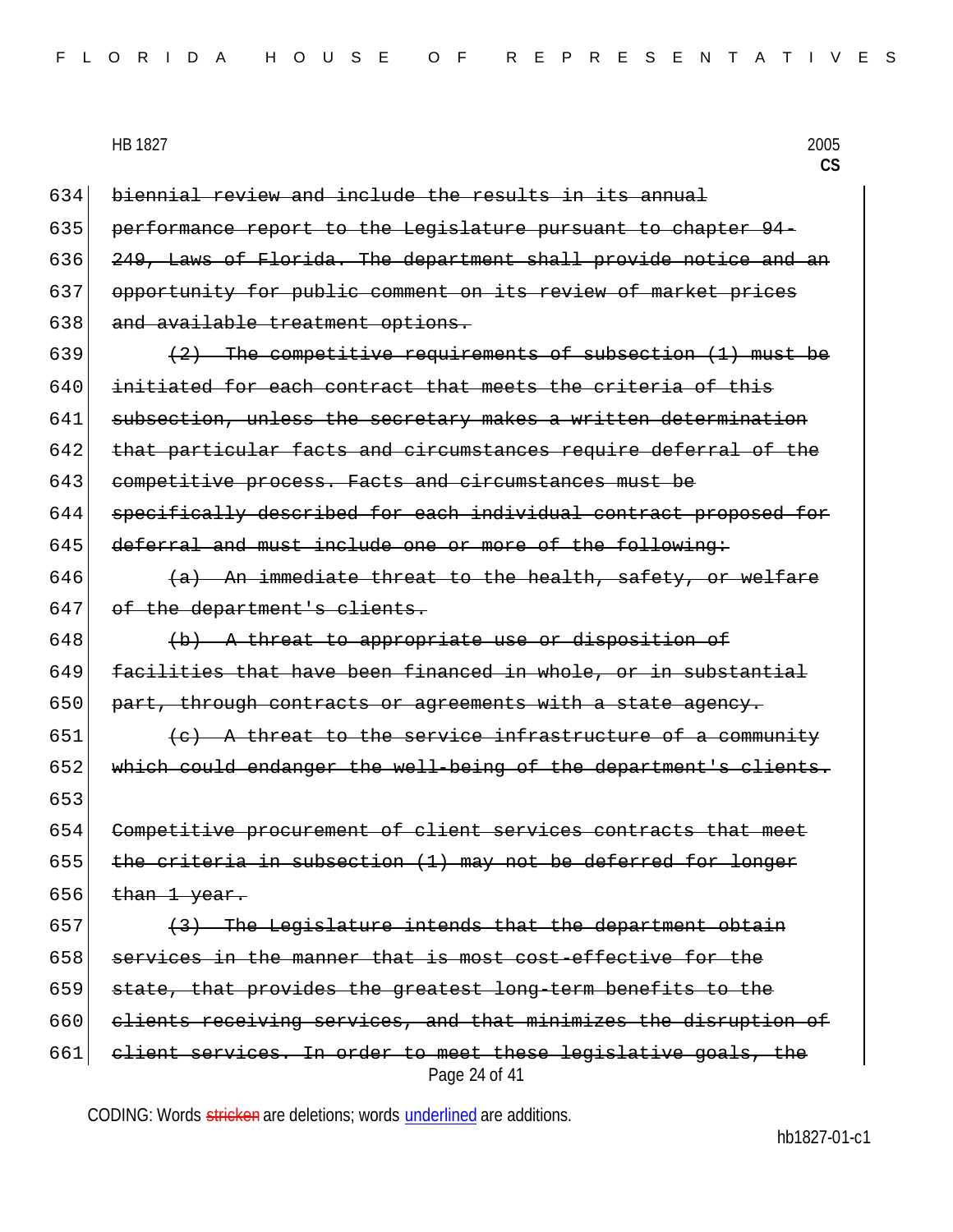662 department may adopt rules providing procedures for the 663 competitive procurement of contracted client services which 664 represent an alternative to the request-for-proposal or 665 invitation-to-bid process. The alternative competitive 666 procedures shall permit the department to solicit professional 667 qualifications from prospective providers and to evaluate such 668 statements of qualification before requesting service proposals. 669 The department may limit the firms invited to submit service 670 proposals to only those firms that have demonstrated the highest 671 level of professional capability to provide the services under 672 consideration, but may not invite fewer than three firms to 673 submit service proposals, unless fewer than three firms 674 submitted satisfactory statements of qualification. The  $675$  alternative procedures must, at a minimum, allow the department 676 to evaluate competing proposals and select the proposal that 677 provides the greatest benefit to the state while considering the 678 quality of the services, dependability, and integrity of the 679 provider, the dependability of the provider's services, the 680 experience of the provider in serving target populations or 681 client groups substantially identical to members of the target 682 population for the contract in question, and the ability of the 683 provider to secure local funds to support the delivery of 684 services, including, but not limited to, funds derived from 685 local governments. These alternative procedures need not conform 686 to the requirements of s. 287.042 or s. 287.057(1) or  $(2)$ .  $687$  (4) The department shall review the period for which it 688 executes contracts and, to the greatest extent practicable,

### Page 25 of 41

CODING: Words stricken are deletions; words underlined are additions.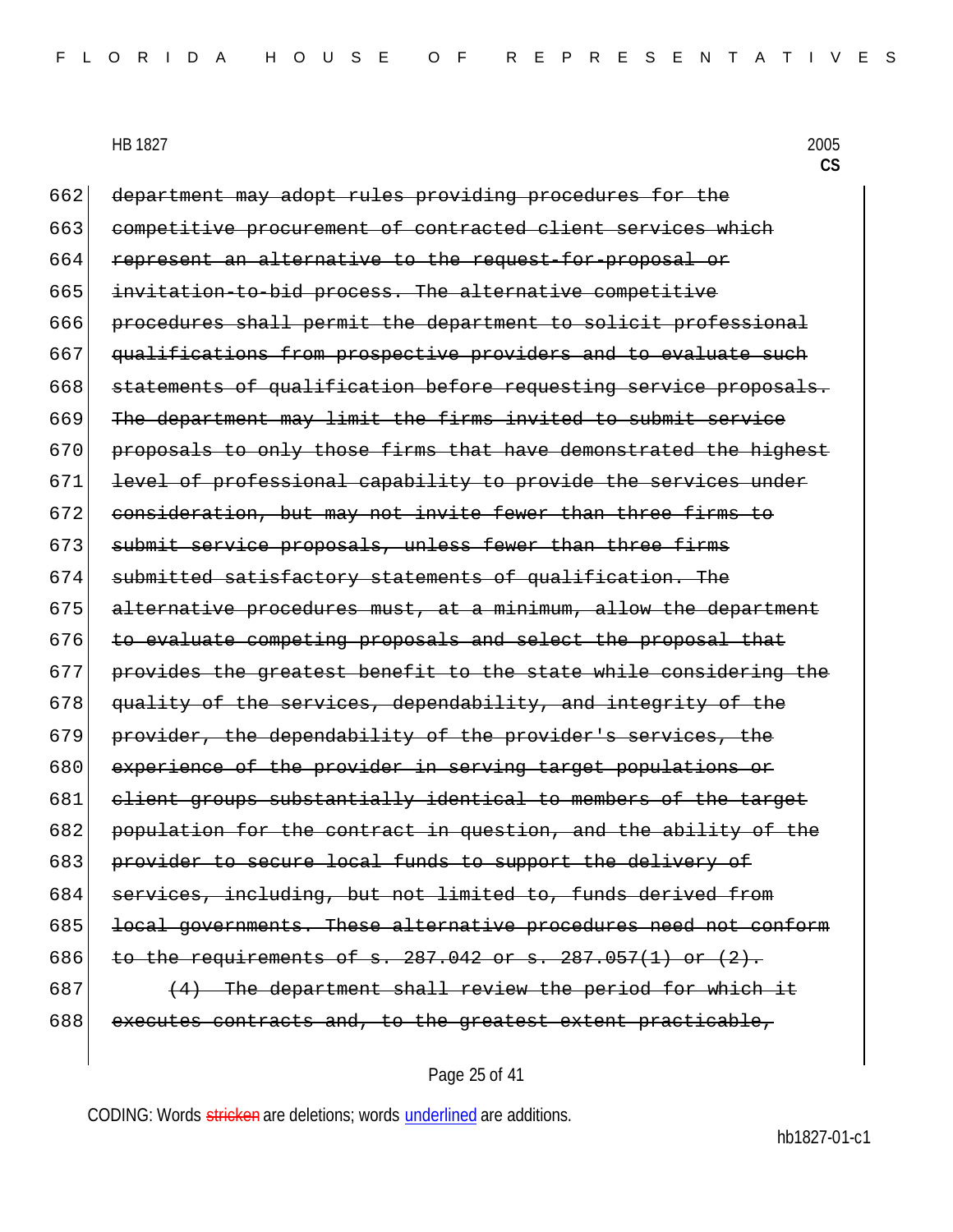Page 26 of 41 689 shall execute multiyear contracts to make the most efficient use 690 of the resources devoted to contract processing and execution. 691  $(5)$  When it is in the best interest of a defined segment 692 of its consumer population, the department may competitively 693 procure and contract for systems of treatment or service that 694 involve multiple providers, rather than procuring and 695 contracting for treatment or services separately from each 696 participating provider. The department must ensure that all 697 providers that participate in the treatment or service system 698 meet all applicable statutory, regulatory, service-quality, and 699 cost-control requirements. If other governmental entities or 700 units of special purpose government contribute matching funds to 701 the support of a given system of treatment or service, the 702 department shall formally request information from those funding 703 entities in the procurement process and may take the information 704 received into account in the selection process. If a local 705 government contributes match to support the system of treatment 706 or contracted service and if the match constitutes at least 25 707 percent of the value of the contract, the department shall 708 afford the governmental match contributor an opportunity to name  $709$  an employee as one of the persons required by s.  $287.057(17)$  to 710 evaluate or negotiate certain contracts, unless the department 711 sets forth in writing the reason why such inclusion would be 712 contrary to the best interest of the state. Any employee so 713 named by the governmental match contributor shall qualify as one  $714$  of the persons required by  $s. 287.057(17)$ . No governmental 715 entity or unit of special purpose government may name an 716 employee as one of the persons required by  $s. 287.057(17)$  if it,

CODING: Words stricken are deletions; words underlined are additions.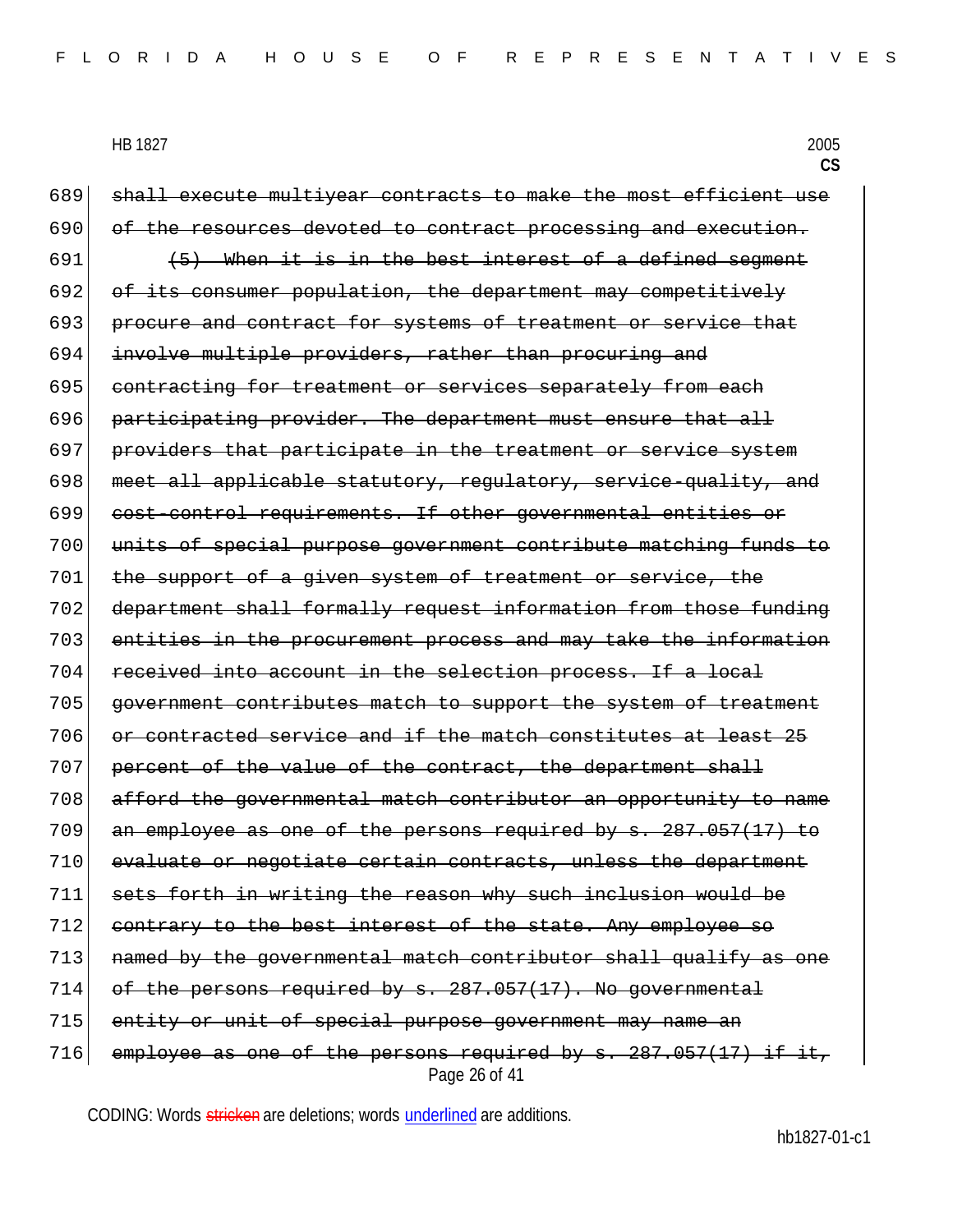| HB 1827 | 2005 |
|---------|------|
|---------|------|

**CS**

Page 27 of 41 717 or any of its political subdivisions, executive agencies, or 718 special districts, intends to compete for the contract to be awarded. The governmental funding entity or match contributor shall comply with any deadlines and procurement procedures established by the department. The department may also involve nongovernmental funding entities in the procurement process when 723 appropriate. (6) The department may contract for or provide assessment 725 and case management services independently from treatment services. (7) The department shall adopt, by rule, provisions for including in its contracts incremental penalties to be imposed by its contract managers on a service provider due to the provider's failure to comply with a requirement for corrective 731 action. Any financial penalty that is imposed upon a provider may not be paid from funds being used to provide services to clients, and the provider may not reduce the amount of services 734 being delivered to clients as a method for offsetting the impact of the penalty. If a financial penalty is imposed upon a 736 provider that is a corporation, the department shall notify, at a minimum, the board of directors of the corporation. The department may notify, at its discretion, any additional parties that the department believes may be helpful in obtaining the 740 corrective action that is being sought. Further, the rules 741 adopted by the department must include provisions that permit 742 the department to deduct the financial penalties from funds that would otherwise be due to the provider, not to exceed 10 percent of the amount that otherwise would be due to the provider for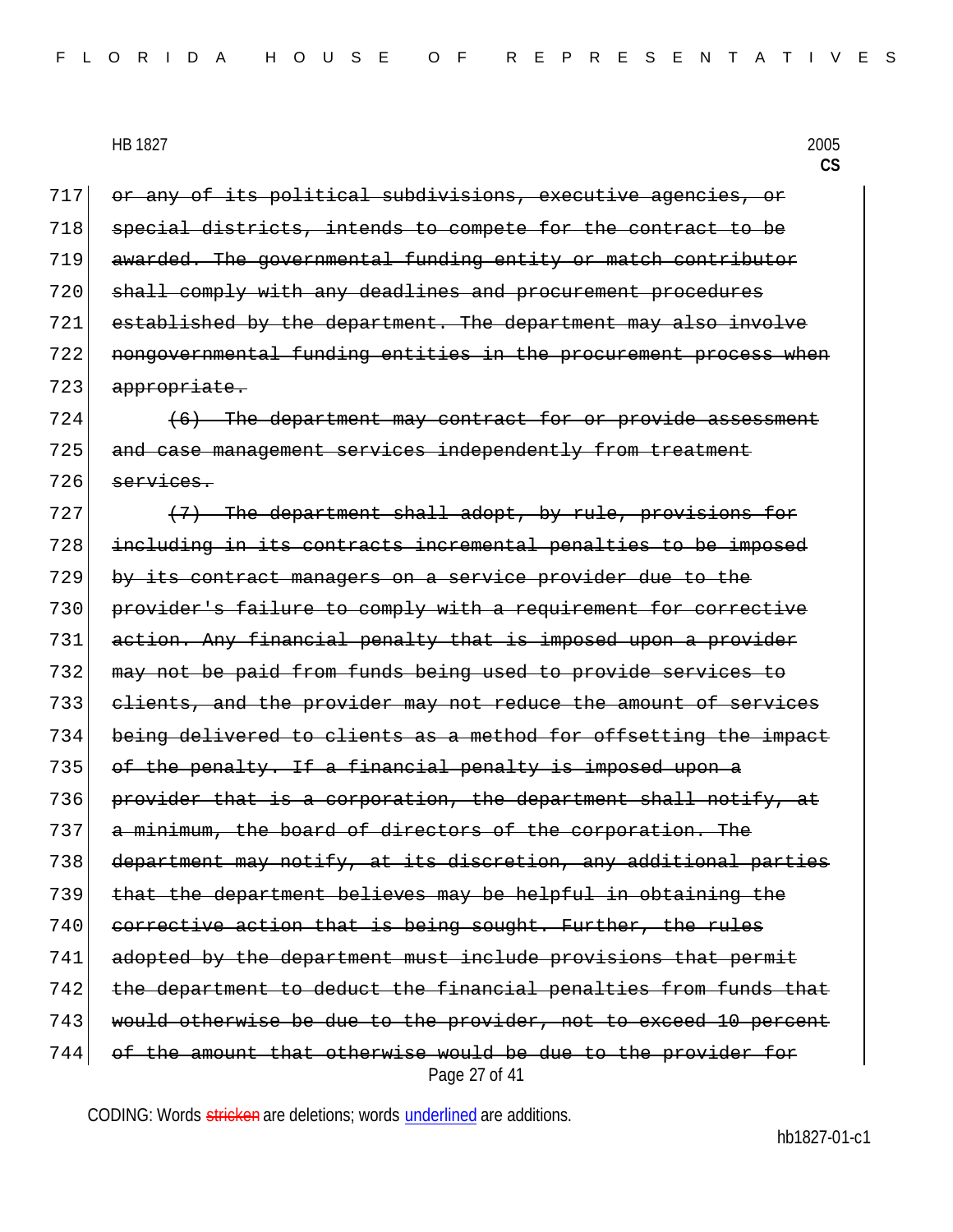745 the period of noncompliance. If the department imposes a 746 financial penalty, it shall advise the provider in writing of  $747$  the cause for the penalty. A failure to include such deductions 748 in a request for payment constitutes a ground for the department 749 to reject that request for payment. The remedies identified in 750 this subsection do not limit or restrict the department's 751 application of any other remedy available to it in the contract 752 or under law. The remedies described in this subsection may be 753 cumulative and may be assessed upon each separate failure to 754 comply with instructions from the department to complete 755 corrective action.

 $756$  (8) The department shall develop standards of conduct and 757 a range of disciplinary actions for its employees which are 758 specifically related to carrying out contracting 759 responsibilities.

760  $(1)$ (9) The Agency for Persons with Disabilities department 761 must implement systems and controls to ensure financial 762 integrity and service provision quality in the developmental 763 services Medicaid waiver service system.

Page 28 of 41 (10) If a provider fails to meet the performance standards established in the contract, the department may allow a reasonable period for the provider to correct performance deficiencies. If performance deficiencies are not resolved to the satisfaction of the department within the prescribed time, and if no extenuating circumstances can be documented by the 770 provider to the department's satisfaction, the department must cancel the contract with the provider. The department may not enter into a new contract with that same provider for the

CODING: Words stricken are deletions; words underlined are additions.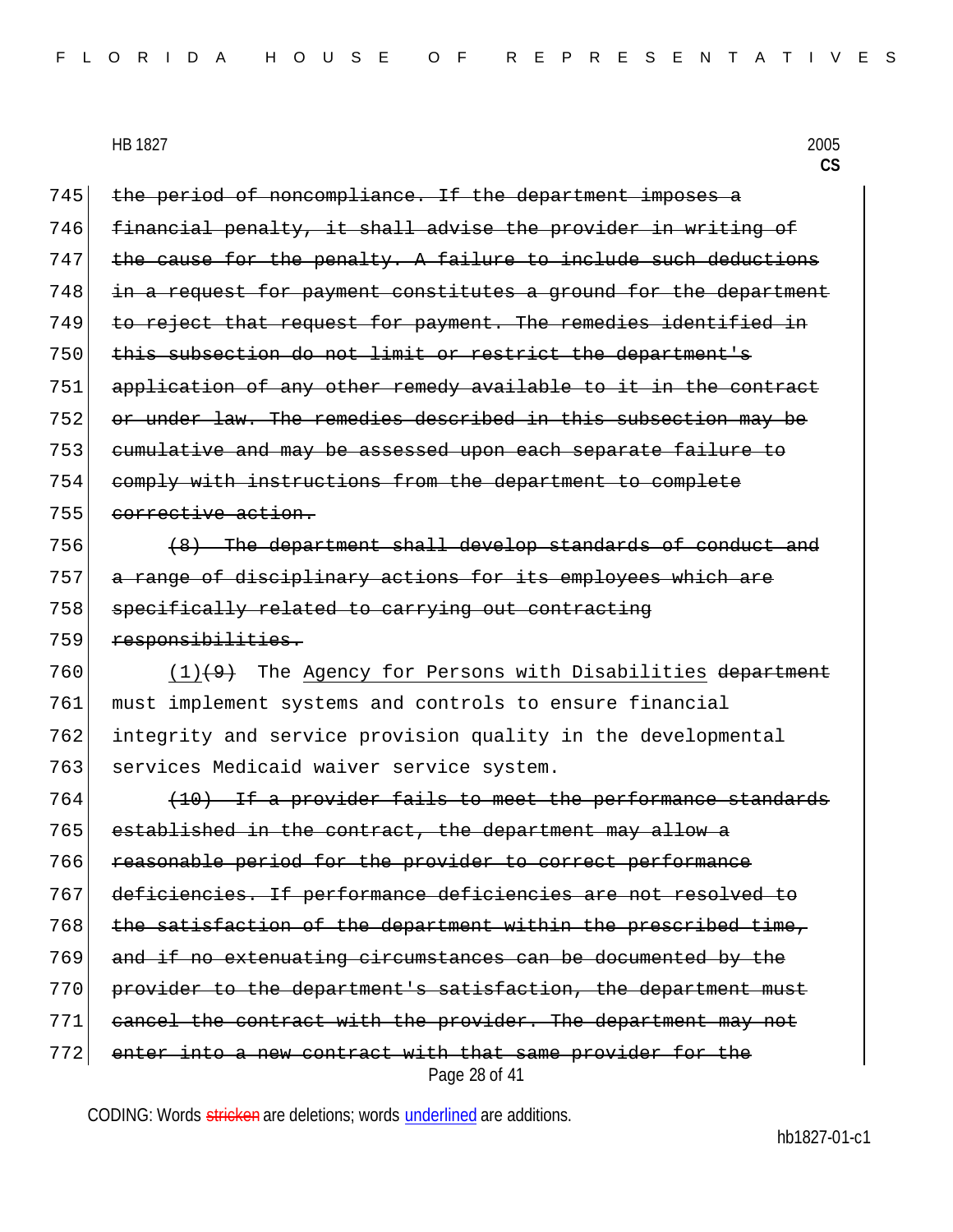773 services for which the contract was previously canceled for a 774 period of at least 24 months after the date of cancellation. If 775 an adult substance abuse services provider fails to meet the 776 performance standards established in the contract, the 777 department may allow a reasonable period, not to exceed 6 778 months, for the provider to correct performance deficiencies. If 779 the performance deficiencies are not resolved to the 780 satisfaction of the department within 6 months, the department 781 must cancel the contract with the adult substance abuse 782 provider, unless there is no other qualified provider in the 783 service district.  $784$  (11) The department shall include in its standard contract 785 document a requirement that any state funds provided for the 786 purchase of or improvements to real property are contingent upon 787 the contractor or political subdivision granting to the state a 788 security interest in the property at least to the amount of the 789 state funds provided for at least 5 years from the date of 790 purchase or the completion of the improvements or as further 791 required by law. The contract must include a provision that, as 792 a condition of receipt of state funding for this purpose, the 793 provider agrees that, if it disposes of the property before the 794 department's interest is vacated, the provider will refund the 795 proportionate share of the state's initial investment, as 796 adjusted by depreciation.  $797$  (12) The department shall develop and refine contracting 798 and accountability methods that are administratively efficient 799 and that provide for optimal provider performance.

#### Page 29 of 41

CODING: Words stricken are deletions; words underlined are additions.

hb1827-01-c1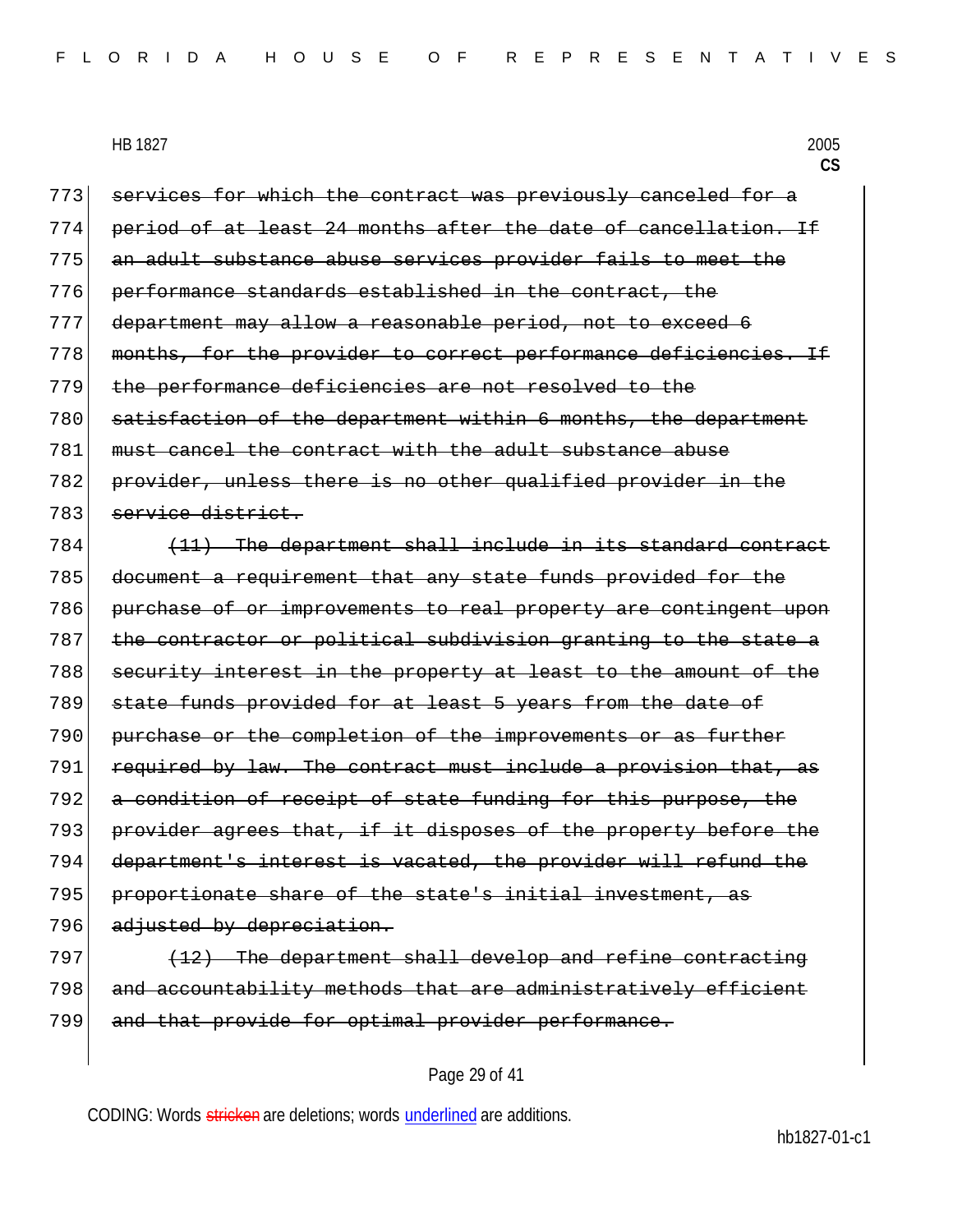Page 30 of 41  $800$  (13) The department may competitively procure any contract  $801$  when it deems it is in the best interest of the state to do so. 802 The requirements described in subsection (1) do not, and may not 803 be construed to, limit in any way the department's ability to 804 competitively procure any contract it executes, and the absence  $805$  of any or all of the criteria described in subsection (1) may 806 not be used as the basis for an administrative or judicial 807 protest of the department's determination to conduct 808 competition, make an award, or execute any contract.  $809$   $(14)$  A contract may include cost-neutral, performance-810 based incentives that may vary according to the extent a 811 provider achieves or surpasses the performance standards set 812 forth in the contract. Such incentives may be weighted 813 proportionally to reflect the extent to which the provider has 814 demonstrated that it has consistently met or exceeded the 815 contractual requirements and the department's performance  $816$  standards.  $817$  (2)<del>(15)</del> Nothing contained in chapter 287 shall require 818 competitive bids for health services involving examination, 819 diagnosis, or treatment. 820 Section 3. Paragraphs (a), (b), (e), (f), and (g) of 821 subsection (1), paragraph (b) of subsection (2), paragraph (a) 822 of subsection (4), and subsections (6) and (9) of section 823 409.1671, Florida Statutes, are amended to read: 824 409.1671 Foster care and related services; outsourcing 825 <del>privatization</del>.-- $826$  (1)(a) It is the intent of the Legislature that the 827 Department of Children and Family Services shall outsource

CODING: Words stricken are deletions; words underlined are additions.

hb1827-01-c1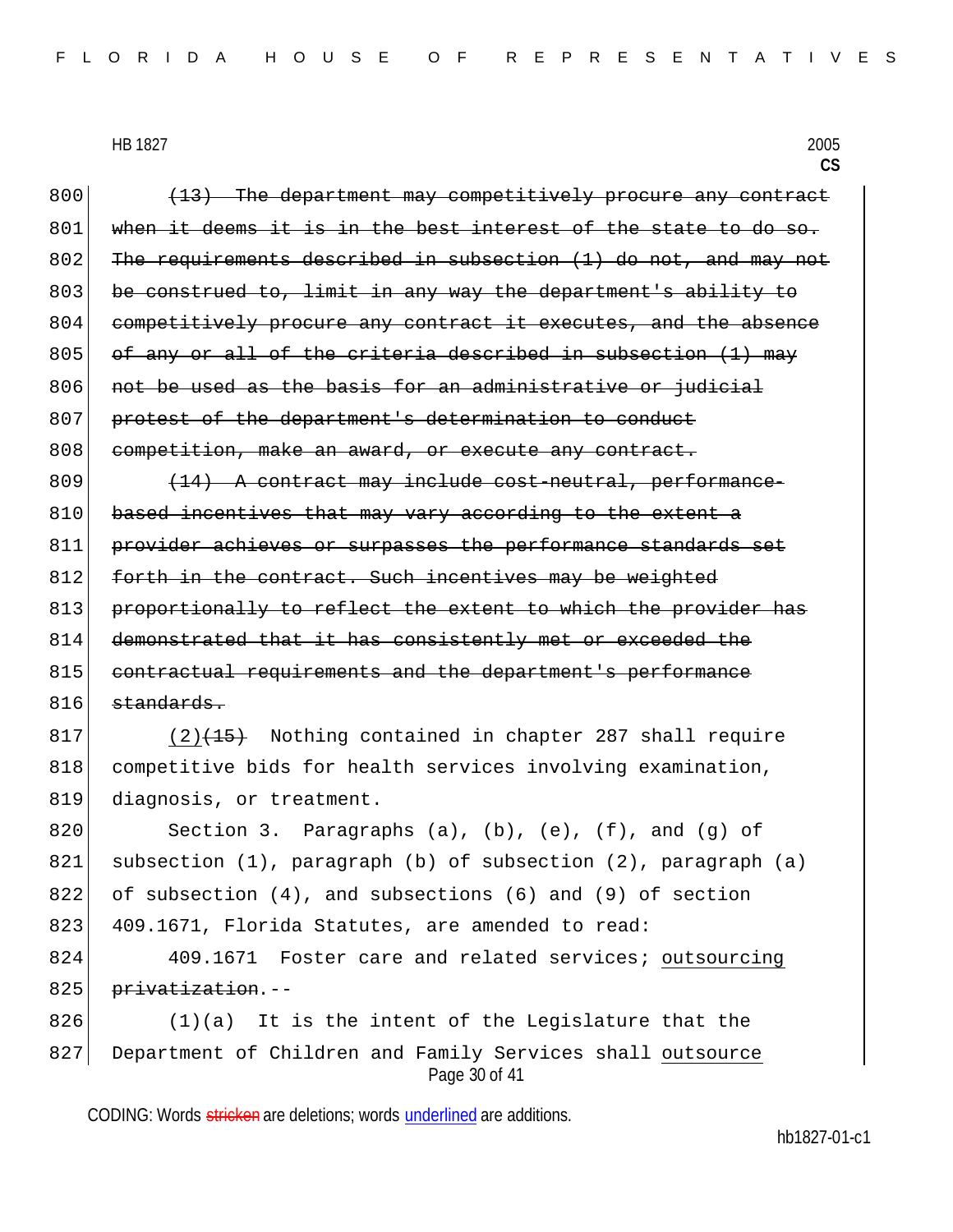Page 31 of 41 828 privatize the provision of foster care and related services 829 statewide. It is further the Legislature's intent to encourage 830 communities and other stakeholders in the well-being of children 831 to participate in assuring that children are safe and well-832 nurtured. However, while recognizing that some local governments 833 are presently funding portions of certain foster care and 834 related services programs and may choose to expand such funding 835 in the future, the Legislature does not intend by its 836 outsourcing privatization of foster care and related services 837 that any county, municipality, or special district be required 838 to assist in funding programs that previously have been funded 839 by the state. Counties that provide children and family services 840 with at least 40 licensed residential group care beds by July 1, 841 2003, and provide at least \$2 million annually in county general 842 revenue funds to supplement foster and family care services 843 shall continue to contract directly with the state and shall be 844 exempt from the provisions of this section. Nothing in this 845 paragraph prohibits any county, municipality, or special 846 district from future voluntary funding participation in foster 847 care and related services. As used in this section, the term 848 "outsource" "privatize" means to contract with competent, 849 community-based agencies. The department shall submit a plan to 850 accomplish outsourcing privatization statewide, through a 851 competitive process, phased in over a 3-year period beginning 852 January 1, 2000. This plan must be developed with local 853 community participation, including, but not limited to, input 854 from community-based providers that are currently under contract 855 with the department to furnish community-based foster care and

CODING: Words stricken are deletions; words underlined are additions.

hb1827-01-c1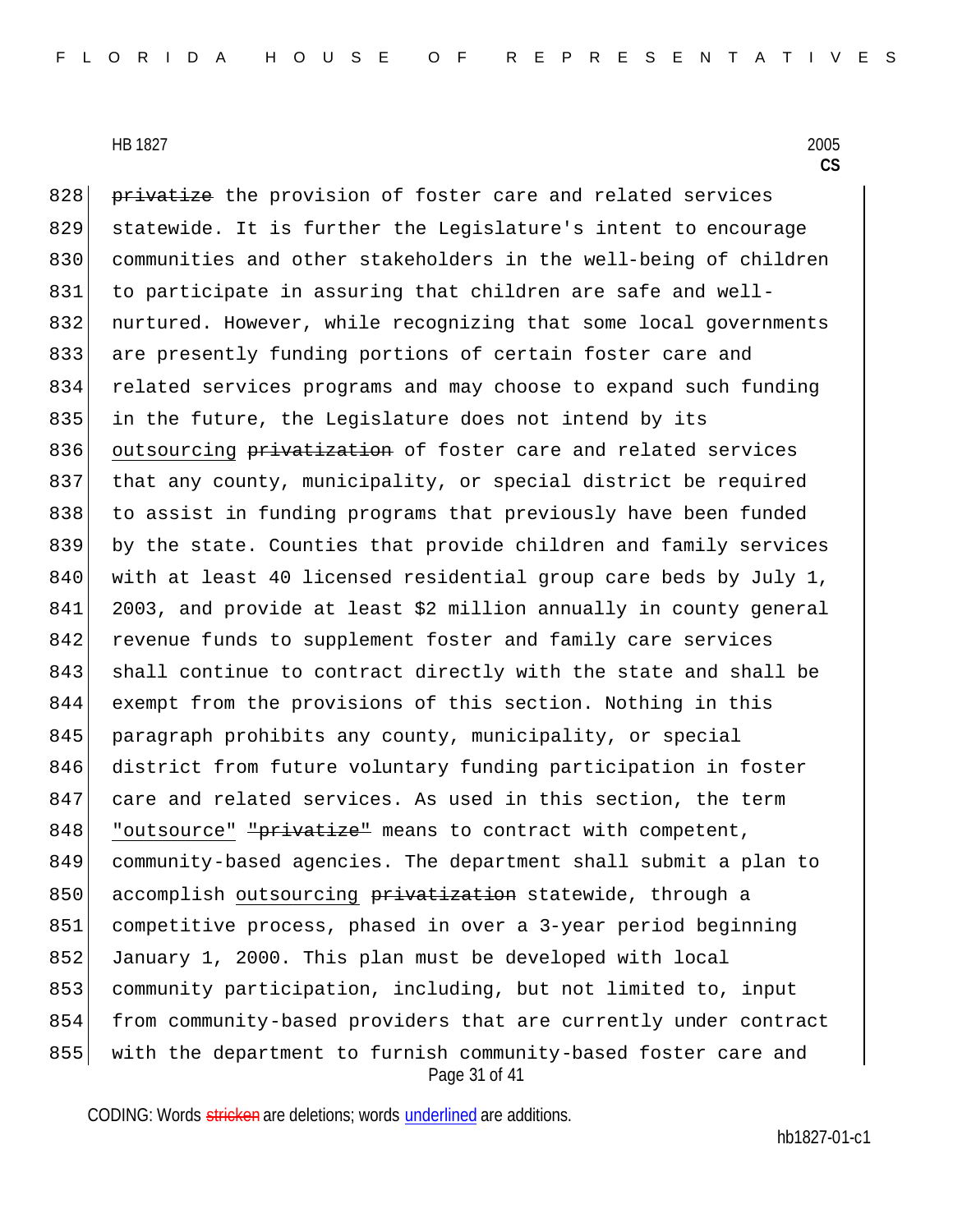Page 32 of 41 856 related services, and must include a methodology for determining 857 and transferring all available funds, including federal funds 858 that the provider is eligible for and agrees to earn and that 859 portion of general revenue funds which is currently associated 860 with the services that are being furnished under contract. The 861 methodology must provide for the transfer of funds appropriated 862 and budgeted for all services and programs that have been 863 incorporated into the project, including all management, capital 864 (including current furniture and equipment), and administrative 865 funds to accomplish the transfer of these programs. This 866 methodology must address expected workload and at least the 3 867 previous years' experience in expenses and workload. With 868 respect to any district or portion of a district in which 869 outsourcing privatization cannot be accomplished within the 3-870 year timeframe, the department must clearly state in its plan 871 the reasons the timeframe cannot be met and the efforts that 872 should be made to remediate the obstacles, which may include 873 alternatives to total outsourcing privatization, such as public-874 private partnerships. As used in this section, the term "related 875 services" includes, but is not limited to, family preservation, 876 independent living, emergency shelter, residential group care, 877 foster care, therapeutic foster care, intensive residential 878 treatment, foster care supervision, case management, 879 postplacement supervision, permanent foster care, and family 880 reunification. Unless otherwise provided for, the state attorney 881 shall provide child welfare legal services, pursuant to chapter 882 39 and other relevant provisions, in Pinellas and Pasco 883 Counties. When a private nonprofit agency has received case

CODING: Words stricken are deletions; words underlined are additions.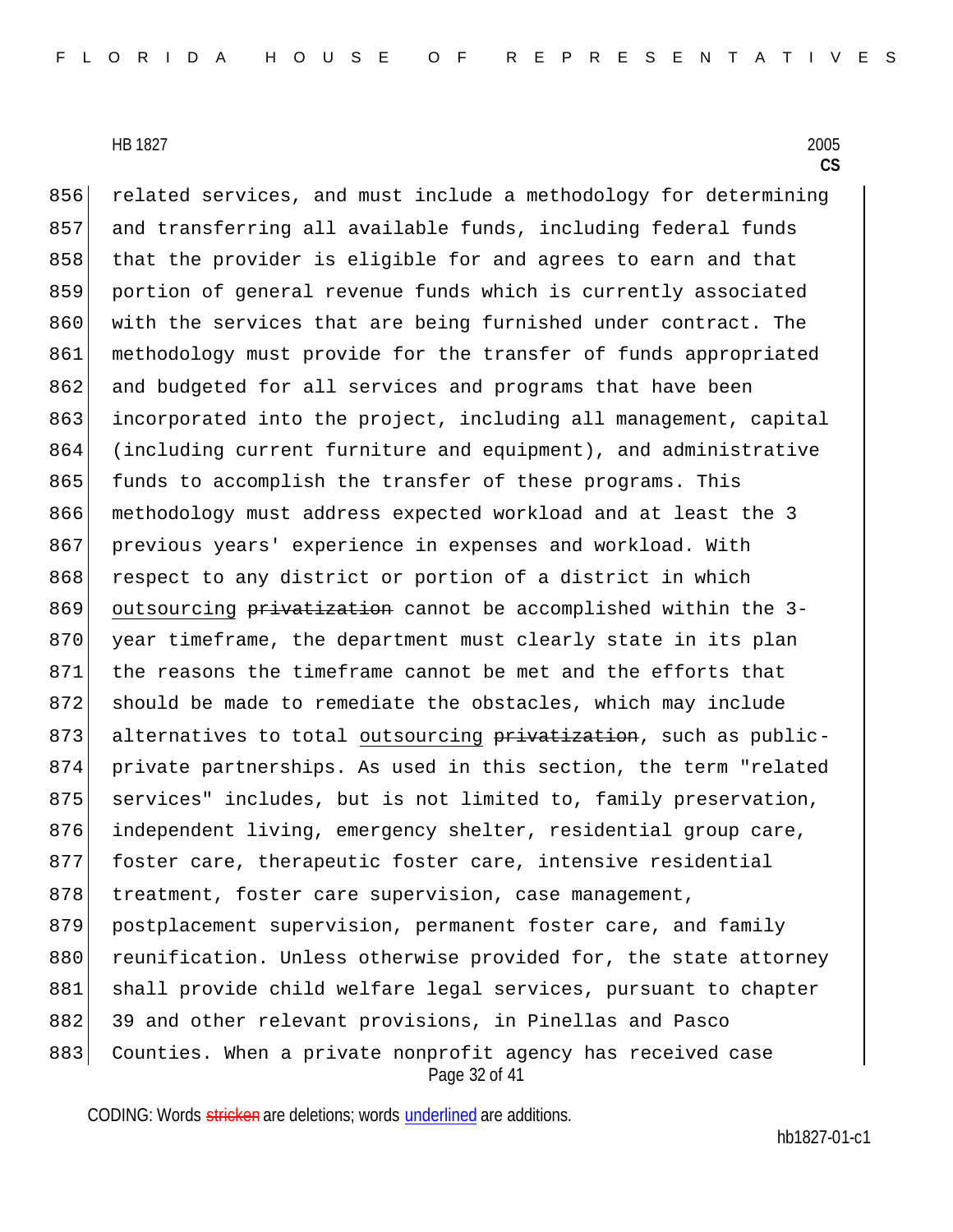884 management responsibilities, transferred from the state under 885 this section, for a child who is sheltered or found to be 886 dependent and who is assigned to the care of the outsourcing 887 privatization project, the agency may act as the child's 888 guardian for the purpose of registering the child in school if a 889 parent or guardian of the child is unavailable and his or her 890 whereabouts cannot reasonably be ascertained. The private 891 nonprofit agency may also seek emergency medical attention for 892 such a child, but only if a parent or guardian of the child is 893 unavailable, his or her whereabouts cannot reasonably be 894 ascertained, and a court order for such emergency medical 895 services cannot be obtained because of the severity of the 896 emergency or because it is after normal working hours. However, 897 the provider may not consent to sterilization, abortion, or 898 termination of life support. If a child's parents' rights have 899 been terminated, the nonprofit agency shall act as guardian of 900 the child in all circumstances.

Page 33 of 41 901 (b) It is the intent of the Legislature that the 902 department will continue to work towards full outsourcing 903 privatization in a manner that assures the viability of the 904 community-based system of care and best provides for the safety 905 of children in the child protection system. To this end, the 906 department is directed to continue the process of outsourcing 907 privatizing services in those counties in which signed startup 908 contracts have been executed. The department may also continue 909 to enter into startup contracts with additional counties. 910 However, no services shall be transferred to a community-based 911 care lead agency until the department, in consultation with the

CODING: Words stricken are deletions; words underlined are additions.

hb1827-01-c1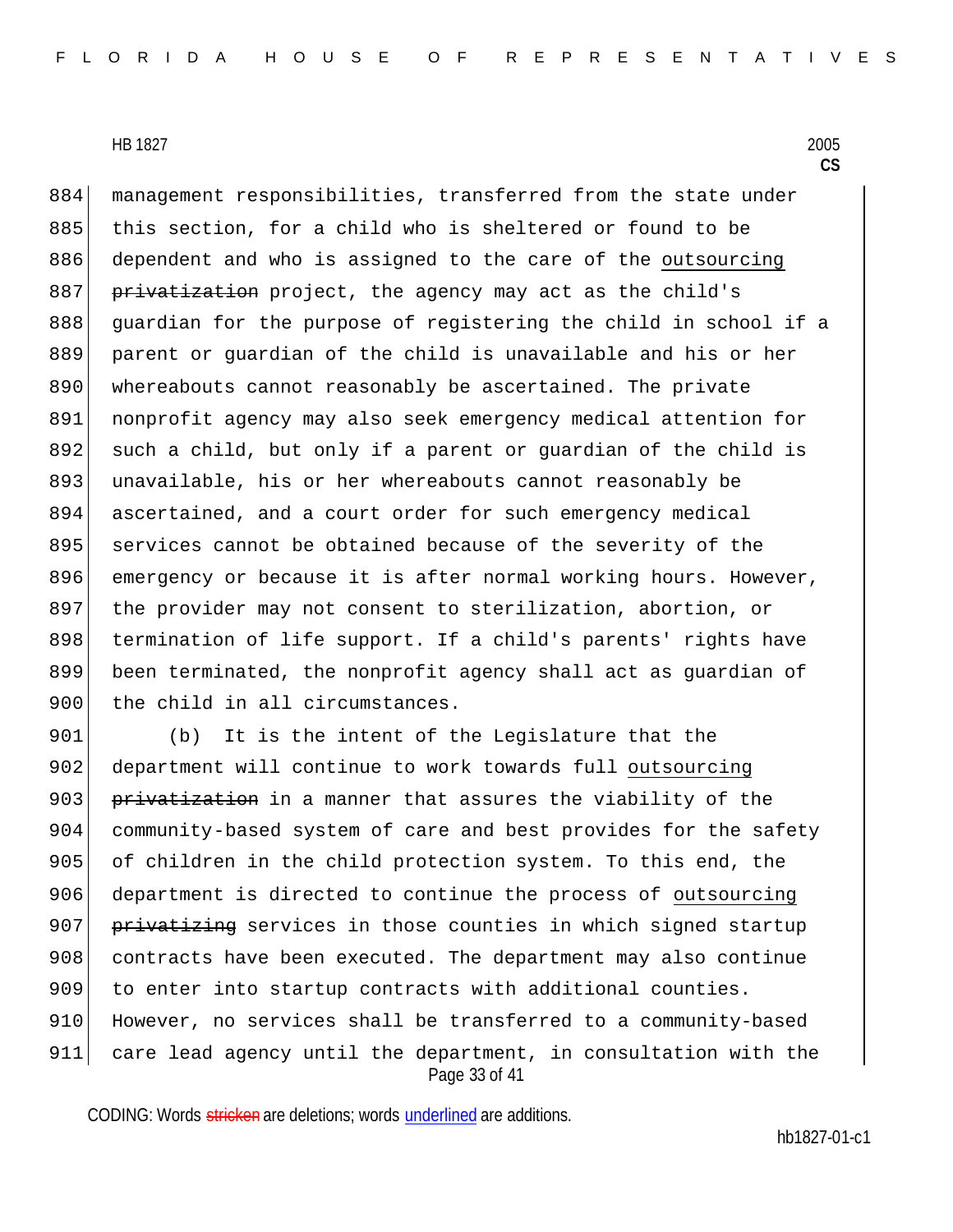912 local community alliance, has determined and certified in 913 writing to the Governor and the Legislature that the district is 914 prepared to transition the provision of services to the lead 915 agency and that the lead agency is ready to deliver and be 916 accountable for such service provision. In making this 917 determination, the department shall conduct a readiness 918 assessment of the district and the lead agency.

919 1. The assessment shall evaluate the operational readiness 920 of the district and the lead agency based on:

921 a. A set of uniform criteria, developed in consultation 922 with currently operating community-based care lead agencies and 923 reflecting national accreditation standards, that evaluate 924 programmatic, financial, technical assistance, training and 925 organizational competencies; and

926 b. Local criteria reflective of the local community-based 927 care design and the community alliance priorities.

928 2. The readiness assessment shall be conducted by a joint 929 team of district and lead agency staff with direct experience 930 with the start up and operation of a community-based care 931 service program and representatives from the appropriate 932 community alliance. Within resources available for this purpose, 933 the department may secure outside audit expertise when necessary 934 to assist a readiness assessment team.

935 3. Upon completion of a readiness assessment, the 936 assessment team shall conduct an exit conference with the 937 district and lead agency staff responsible for the transition.

Page 34 of 41 938 4. Within 30 days following the exit conference with staff 939 of each district and lead agency, the secretary shall certify in

CODING: Words stricken are deletions; words underlined are additions.

hb1827-01-c1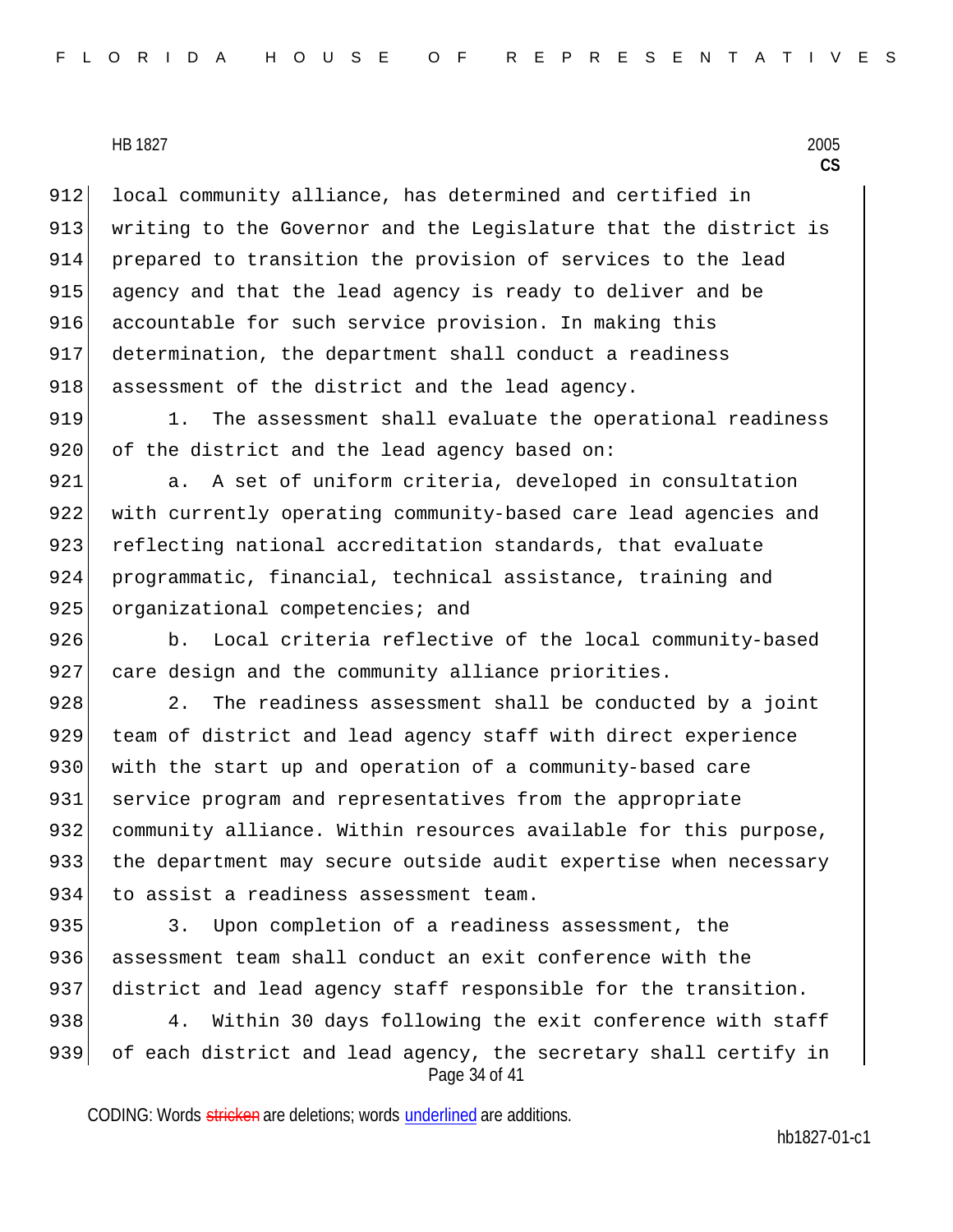940 writing to the Governor and the Legislature that both the 941 district and the lead agency are prepared to begin the 942 transition of service provision based on the results of the 943 readiness assessment and the exit conference. The document of 944 certification must include specific evidence of readiness on 945 each element of the readiness instrument utilized by the 946 assessment team as well as a description of each element of 947 readiness needing improvement and strategies being implemented 948 to address each one.

949 (e) As used in this section, the term "eligible lead 950 community-based provider" means a single agency with which the 951 department shall contract for the provision of child protective 952 services in a community that is no smaller than a county. The 953 secretary of the department may authorize more than one eligible 954 lead community-based provider within a single county when to do 955 so will result in more effective delivery of foster care and 956 related services. To compete for an outsourcing a privatization 957 project, such agency must have:

958 1. The ability to coordinate, integrate, and manage all 959 child protective services in the designated community in 960 cooperation with child protective investigations.

961 2. The ability to ensure continuity of care from entry to 962 exit for all children referred from the protective investigation 963 and court systems.

Page 35 of 41 964 3. The ability to provide directly, or contract for 965 through a local network of providers, all necessary child 966 protective services. Such agencies should directly provide no 967 more than 35 percent of all child protective services provided.

CODING: Words stricken are deletions; words underlined are additions.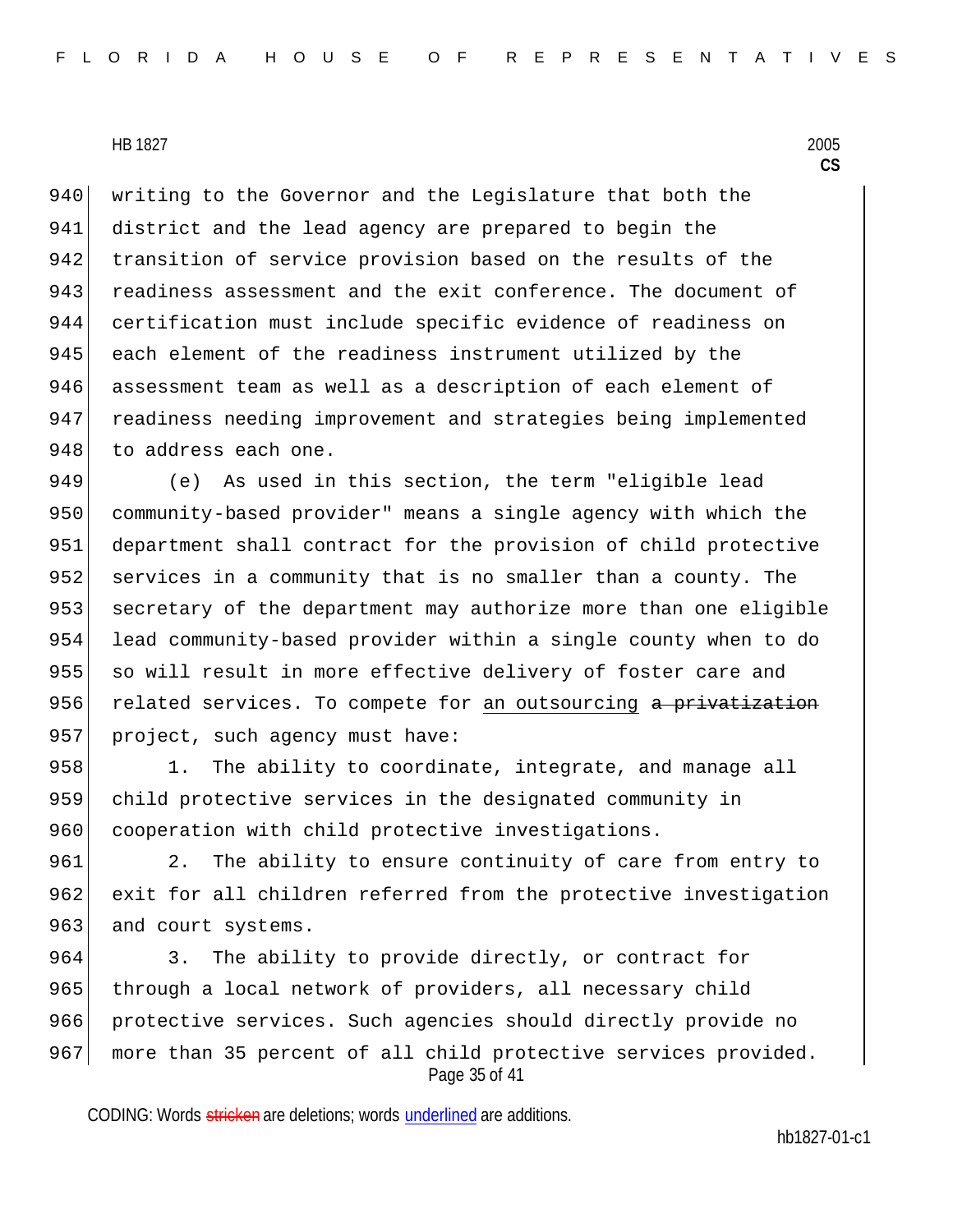968 4. The willingness to accept accountability for meeting 969 the outcomes and performance standards related to child 970 protective services established by the Legislature and the 971 Federal Government.

972 5. The capability and the willingness to serve all 973 children referred to it from the protective investigation and 974 court systems, regardless of the level of funding allocated to 975 | the community by the state, provided all related funding is 976 transferred.

977 6. The willingness to ensure that each individual who 978 provides child protective services completes the training 979 required of child protective service workers by the Department 980 of Children and Family Services.

981 7. The ability to maintain eligibility to receive all 982 federal child welfare funds, including Title IV-E and IV-A 983 funds, currently being used by the Department of Children and 984 Family Services.

985 8. Written agreements with Healthy Families Florida lead 986 entities in their community, pursuant to s. 409.153, to promote 987 cooperative planning for the provision of prevention and 988 intervention services.

989 9. A board of directors, of which at least 51 percent of 990 the membership is comprised of persons residing in this state. 991 Of the state residents, at least 51 percent must also reside 992 within the service area of the lead community-based provider.

Page 36 of 41 993  $(f)$ 1. The Legislature finds that the state has 994 traditionally provided foster care services to children who have 995 been the responsibility of the state. As such, foster children

CODING: Words stricken are deletions; words underlined are additions.

hb1827-01-c1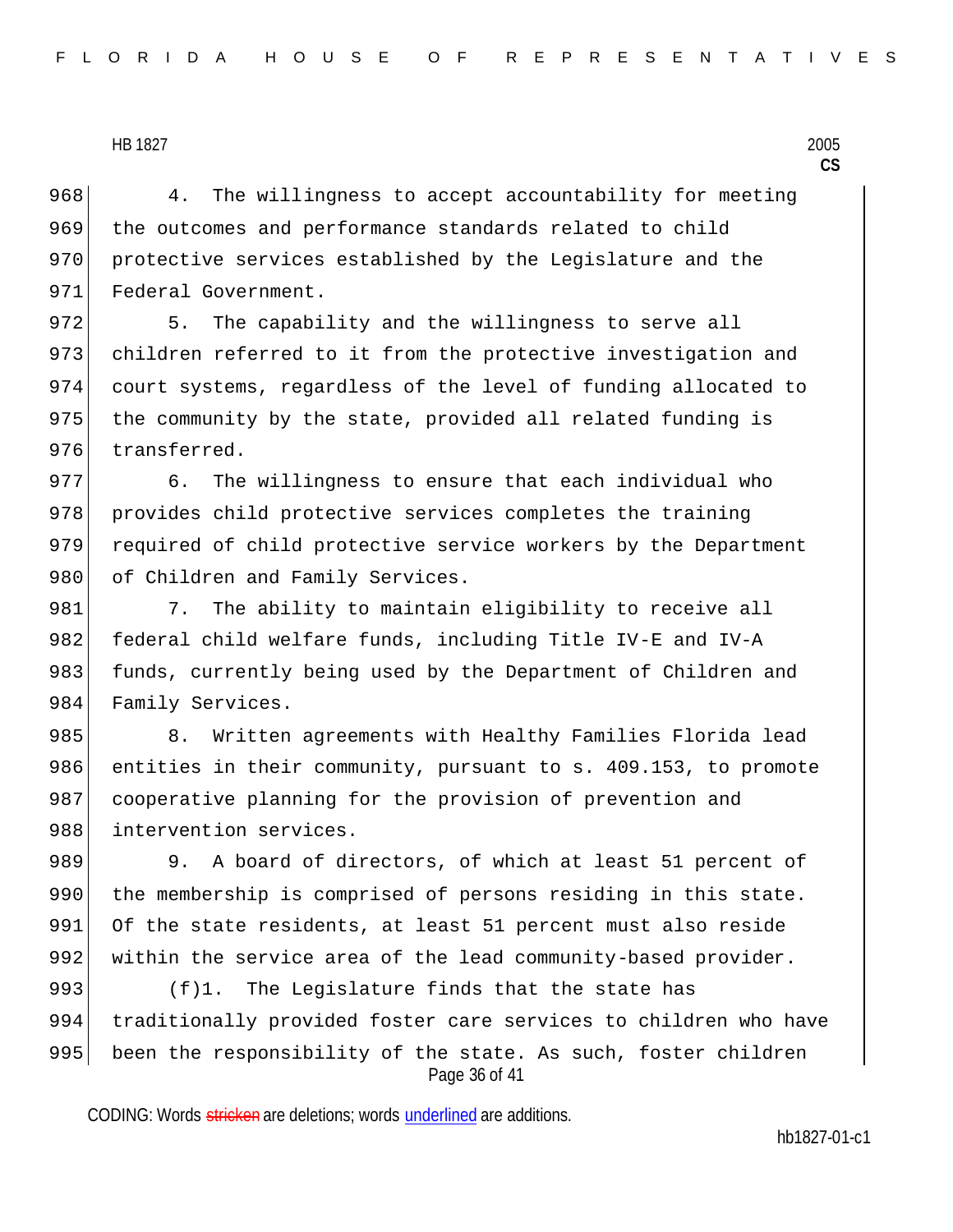996 have not had the right to recover for injuries beyond the 997 limitations specified in s. 768.28. The Legislature has 998 determined that foster care and related services need to be 999 outsourced privatized pursuant to this section and that the 1000 provision of such services is of paramount importance to the 1001 state. The purpose for such outsourcing privatization is to 1002 increase the level of safety, security, and stability of 1003 children who are or become the responsibility of the state. One 1004 of the components necessary to secure a safe and stable 1005 environment for such children is that private providers maintain 1006 liability insurance. As such, insurance needs to be available 1007 and remain available to nongovernmental foster care and related 1008 services providers without the resources of such providers being 1009 significantly reduced by the cost of maintaining such insurance.

1010 2. The Legislature further finds that, by requiring the 1011 following minimum levels of insurance, children in outsourced 1012 privatized foster care and related services will gain increased 1013 protection and rights of recovery in the event of injury than 1014 provided for in s. 768.28.

 (g) In any county in which a service contract has not been executed by December 31, 2004, the department shall ensure access to a model comprehensive residential services program as 1018 described in s. 409.1677 which, without imposing undue financial, geographic, or other barriers, ensures reasonable and 1020 appropriate participation by the family in the child's program.

Page 37 of 41 1021 1. In order to ensure that the program is operational by 1022 December 31, 2004, the department must, by December 31, 2003, 1023 begin the process of establishing access to a program in any

CODING: Words stricken are deletions; words underlined are additions.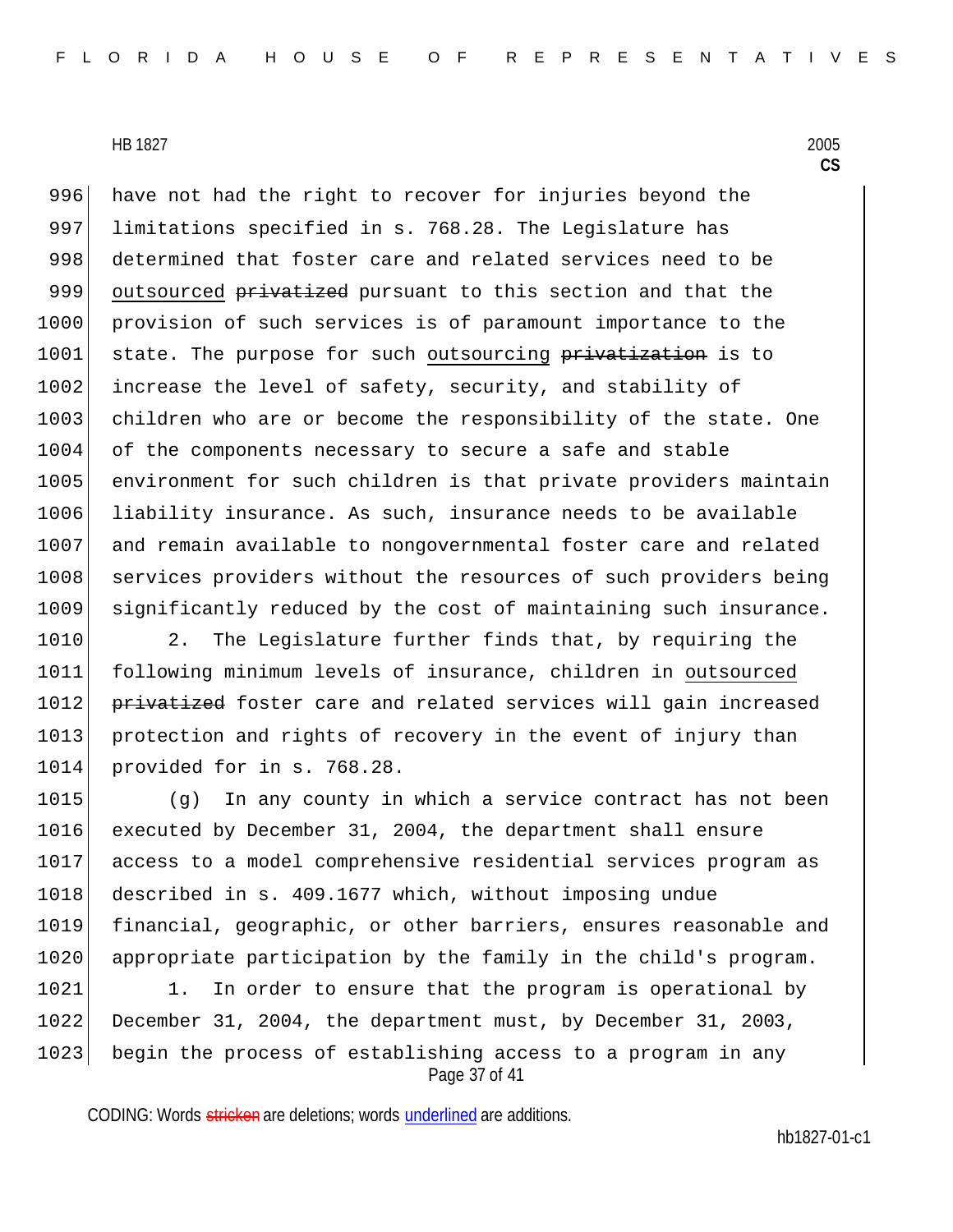1024 county in which the department has not either entered into a 1025 transition contract or approved a community plan, as described 1026 in paragraph (d), which ensures full outsourcing privatization 1027 by the statutory deadline.

1028 2. The program must be procured through a competitive 1029 process.

1030 3. The Legislature does not intend for the provisions of 1031 this paragraph to substitute for the requirement that full 1032 conversion to community-based care be accomplished.

1033 (2)

1034 (b) Persons employed by the department in the provision of 1035 foster care and related services whose positions are being 1036 outsourced under privatized pursuant to this statute shall be 1037 given hiring preference by the provider, if provider 1038 qualifications are met.

Page 38 of 41 1039 (4)(a) The department, in consultation with the community-1040 based agencies that are undertaking the outsourced privatized 1041 projects, shall establish a quality assurance program for 1042 privatized services. The quality assurance program shall be 1043 based on standards established by the Adoption and Safe Families 1044 Act as well as by a national accrediting organization such as 1045 | the Council on Accreditation of Services for Families and 1046 Children, Inc. (COA) or CARF--the Rehabilitation Accreditation 1047 Commission. Each program operated under contract with a 1048 community-based agency must be evaluated annually by the 1049 department. The department shall, to the extent possible, use 1050 independent financial audits provided by the community-based 1051 care agency to eliminate or reduce the ongoing contract and

CODING: Words stricken are deletions; words underlined are additions.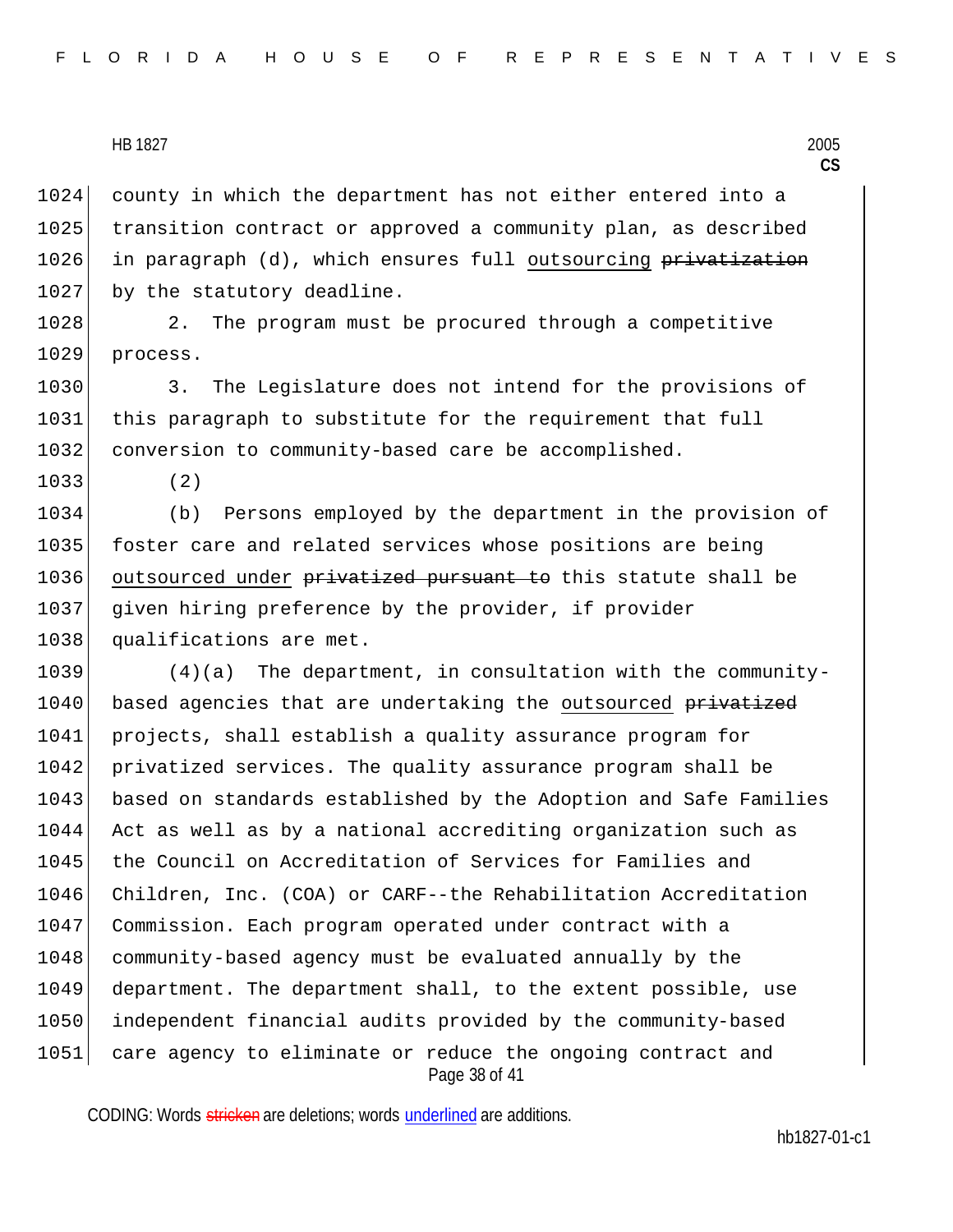1052 administrative reviews conducted by the department. The 1053 department may suggest additional items to be included in such 1054 independent financial audits to meet the department's needs. 1055 Should the department determine that such independent financial 1056 audits are inadequate, then other audits, as necessary, may be 1057 conducted by the department. Nothing herein shall abrogate the 1058 requirements of s. 215.97. The department shall submit an annual 1059 report regarding quality performance, outcome measure 1060 attainment, and cost efficiency to the President of the Senate, 1061 the Speaker of the House of Representatives, the minority leader 1062 of each house of the Legislature, and the Governor no later than 1063 January 31 of each year for each project in operation during the 1064 preceding fiscal year.

Page 39 of 41 1065 (6) Beginning January 1, 1999, and continuing at least 1066 through June 30, 2000, the Department of Children and Family 1067 Services shall outsource privatize all foster care and related 1068 services in district 5 while continuing to contract with the 1069 current model programs in districts 1, 4, and 13, and in 1070 subdistrict 8A, and shall expand the subdistrict 8A pilot 1071 program to incorporate Manatee County. Planning for the district 1072 5 outsourcing privatization shall be done by providers that are 1073 currently under contract with the department for foster care and 1074 related services and shall be done in consultation with the 1075 department. A lead provider of the district 5 program shall be 1076 competitively selected, must demonstrate the ability to provide 1077 necessary comprehensive services through a local network of 1078 providers, and must meet criteria established in this section. 1079 Contracts with organizations responsible for the model programs

CODING: Words stricken are deletions; words underlined are additions.

hb1827-01-c1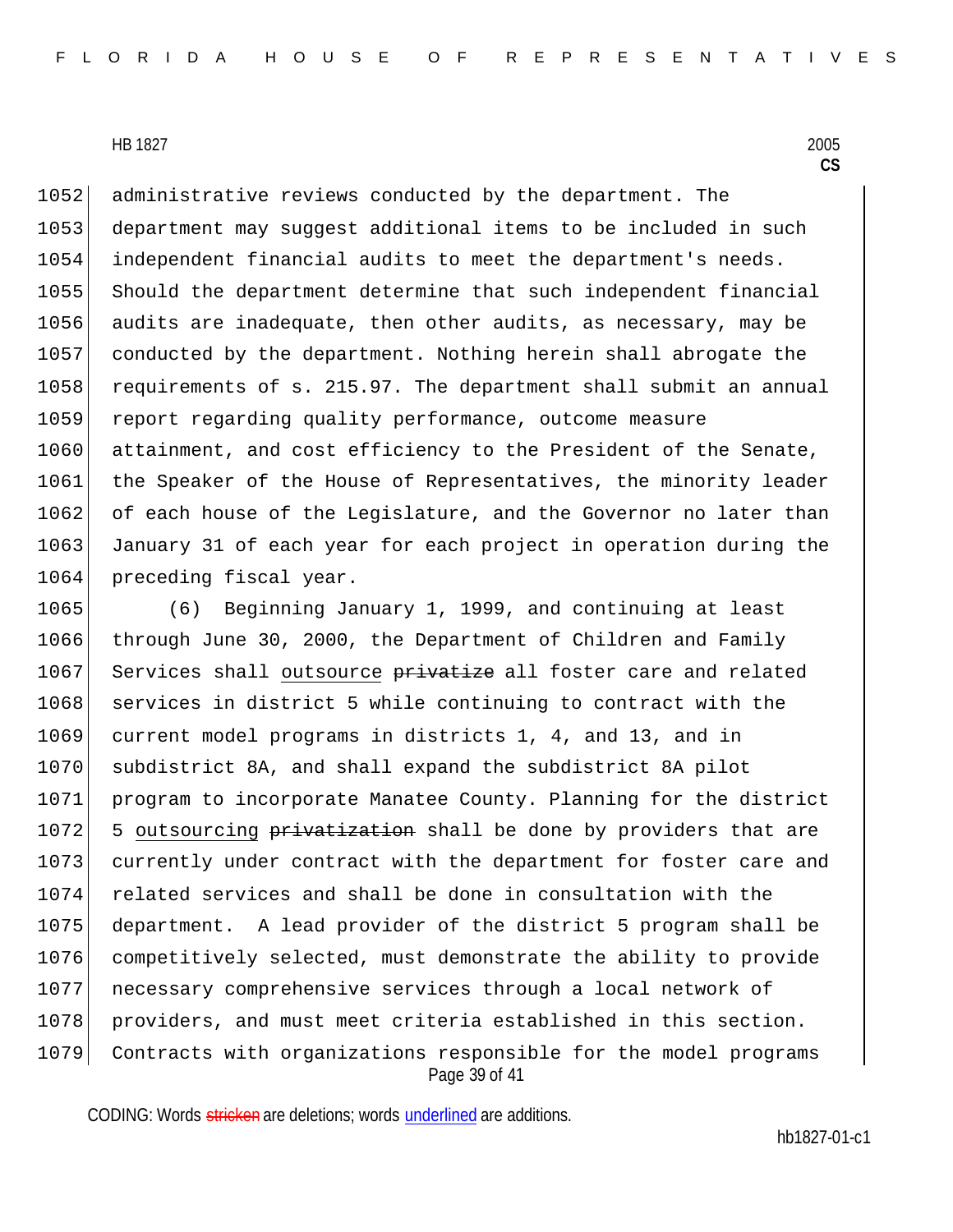1080 must include the management and administration of all outsourced 1081 privatized services specified in subsection (1). However, the 1082 department may use funds for contract management only after 1083 obtaining written approval from the Executive Office of the 1084 Governor. The request for such approval must include, but is not 1085 limited to, a statement of the proposed amount of such funds and 1086 a description of the manner in which such funds will be used. If 1087 the community-based organization selected for a model program 1088 under this subsection is not a Medicaid provider, the 1089 organization shall be issued a Medicaid provider number pursuant 1090 to s. 409.907 for the provision of services currently authorized 1091 under the state Medicaid plan to those children encompassed in 1092 this model and in a manner not to exceed the current level of 1093 state expenditure.

1094 (9) Each district and subdistrict that participates in the 1095 model program effort or any future outsourcing privatization 1096 effort as described in this section must thoroughly analyze and 1097 report the complete direct and indirect costs of delivering 1098 | these services through the department and the full cost of 1099 outsourcing privatization, including the cost of monitoring and 1100 evaluating the contracted services.

Page 40 of 41 1101 Section 4. The Office of Program Policy Analysis and 1102 Government Accountability shall conduct two reviews of the 1103 contract-management and accountability structures of the 1104 Department of Children and Family Services, including, but not 1105 limited to, whether the department is adequately monitoring and 1106 managing its outsourced or privatized functions and services. 1107 The office shall report its findings and recommendations to the

CODING: Words stricken are deletions; words underlined are additions.